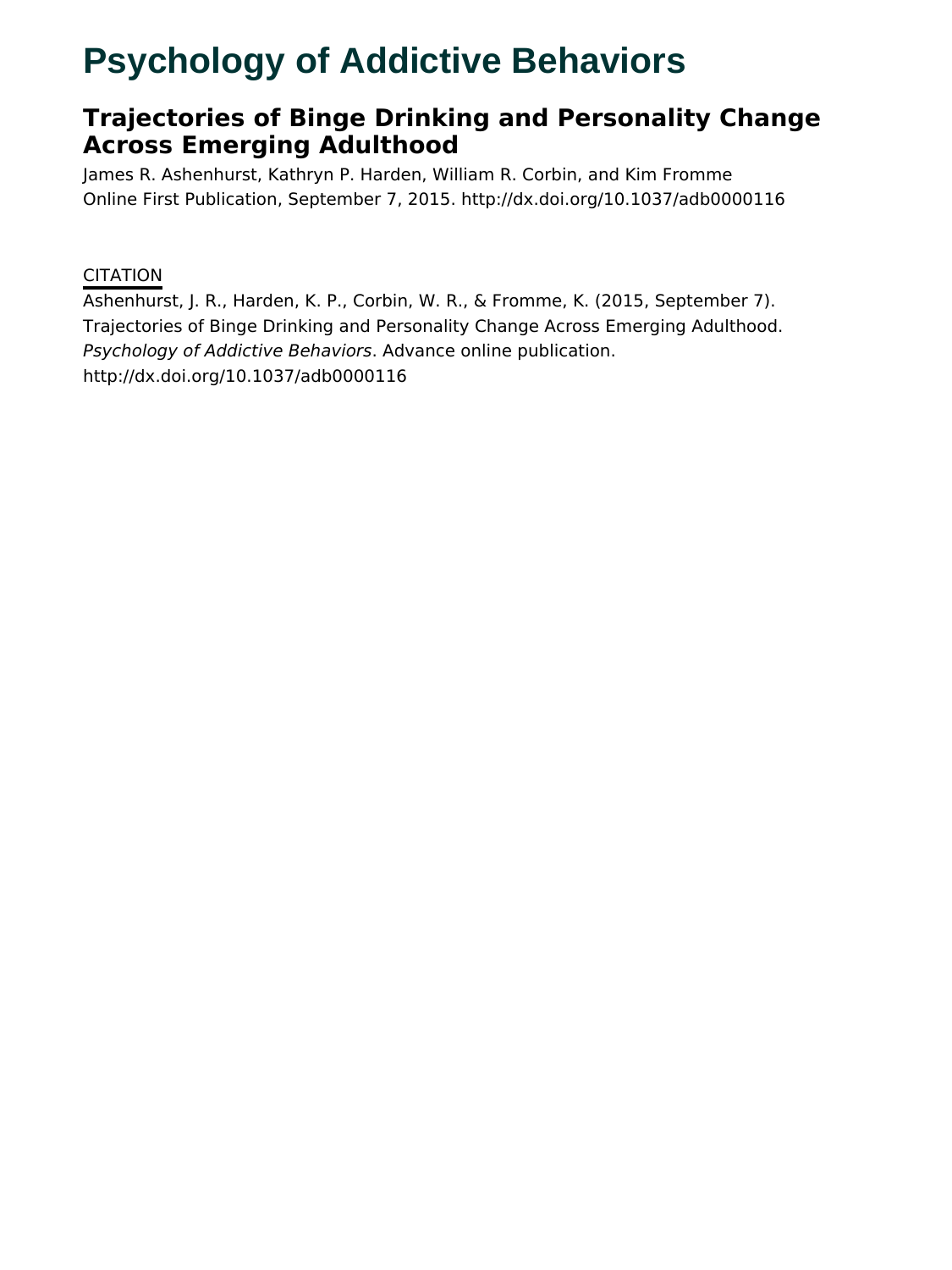# Trajectories of Binge Drinking and Personality Change Across Emerging Adulthood

James R. Ashenhurst and Kathryn P. Harden The University of Texas at Austin

William R. Corbin Arizona State University

#### Kim Fromme The University of Texas at Austin

College students binge drink more frequently than the broader population, yet most individuals "mature out" of binge drinking. Impulsivity and sensation seeking traits are important for understanding who is at risk for maintaining binge drinking across college and the transition to adult roles. We use latent class growth analysis (LCGA) to examine longitudinal binge-drinking trajectories spanning from the end of high school through 2 years after college (*M* ages = 18.4 to 23.8). Data were gathered over 10 waves from students at a large Southwestern university  $(N = 2,245)$ . We use latent factor models to estimate changes in self-reported impulsive (IMP) and sensation-seeking (SS) personality traits across 2 time periods—(a) the end of high school to the end of college and (b) the 2-year transition out of college. LCGA suggested 7 binge-drinking trajectories: frequent, moderate, increasing, occasional, low increasing, decreasing, and rare. Models of personality showed that from high school through college, change in SS and IMP generally paralleled drinking trajectories, with increasing and decreasing individuals showing corresponding changes in SS. Across the transition out of college, only the increasing group demonstrated a developmentally deviant *increase* in IMP, whereas all other groups showed normative stability or decreases in both IMP and SS. These data indicate that "late bloomers," who begin binge drinking only in the later years of college, are a unique at-risk group for drinking associated with abnormal patterns of personality maturation during emerging adulthood. Our results indicate that personality targeted interventions may benefit college students.

*Keywords:* impulsivity, sensation seeking, binge drinking, college drinking, personality maturation

*Supplemental materials:* http://dx.doi.org/10.1037/adb0000116.supp

Across the transition from high school through the duration of college, many young people increase their alcohol consumption to hazardous levels (Bachman, Wadsworth, O'Malley, Johnston, & Schulenberg, 1997), which is typically followed by a decrease with increasing age (Dawson, Grant, Stinson, & Chou, 2004; Fillmore, 1988; Littlefield, Sher, & Wood, 2009). Binge drinking, a hazardous pattern of use often defined as five or more drinks in a row, is reported

This document is copyrighted by the American Psychological Association or one of its allied publishers.

 $\rm \tilde{o}$  $\widetilde{\Xi}$ 

not to be disseminated broadly one of its allied publishers.

> by 35% of U.S. college students (Johnston, O'Malley, Bachman, Schulenberg, & Miech, 2014). Consequences of binge drinking among college populations include injury, unplanned or unsafe sex, drunk driving, memory loss, property damage, and assault (Wechsler, Davenport, Dowdall, Moeykens, & Castillo, 1994; White & Hingson, 2013). This cohort is also at elevated risk for alcohol use disorders (AUDs); 12-month prevalence of meeting *Diagnostic and Statistical Manual of Mental Disorders* (4th ed.; American Psychiatric Association, 1994) diagnostic criteria for alcohol abuse and dependence in U.S. college samples are around 31% and 6%, respectively (Knight et al., 2002), compared with 4.7% for abuse (Hasin, Stinson, Ogburn, & Grant, 2007) and 3.5% for dependence (Esser et al., 2014) in the U.S. population as a whole. As such, understanding the causes and correlates of binge drinking in college students is a significant public health goal.

> Many students reduce binge drinking across the transition out of college without need for clinical interventions (Jochman & Fromme, 2010). This process has been termed "maturing out" of heavy substance use (Donovan, Jessor, & Jessor, 1983; Littlefield et al., 2009; Winick, 1962). Some individuals, however, persist in hazardous alcohol involvement (Jackson, Sher, Gotham, & Wood, 2001), potentially resulting in lifelong struggles with AUDs. Determining which factors predict who will and who will not mature out of hazardous drinking across college is therefore important for understanding the etiology of AUDs.

James R. Ashenhurst and Kathryn P. Harden, Psychology Department, The University of Texas at Austin; William R. Corbin, Psychology Department, Arizona State University; and Kim Fromme, Psychology Department, University of Texas at Austin.

The authors declare no conflicts of interest pertaining to the data or analysis presented herein.

This research was supported by National Institute on Alcohol Abuse and Alcoholism (NIAAA) Training Grant 5T32 AA7471-28 and NIAAA Grant R01-AA013967. We thank Emily Wilhite, Elise Marino, Elliot Tucker-Drob, Daniel Briley, Megan Patterson, Natalie Kretsch, Laura Engelhardt, Amanda Cheung, Marie Carlson, Frank Mann, and Jessica Wise for their assistance in the development of this article.

Correspondence concerning this article should be addressed to James R. Ashenhurst, Department of Psychology, The University of Texas at Austin, 1 University Station A8000, Austin, TX 78712. E-mail: james .ashenhurst@utexas.edu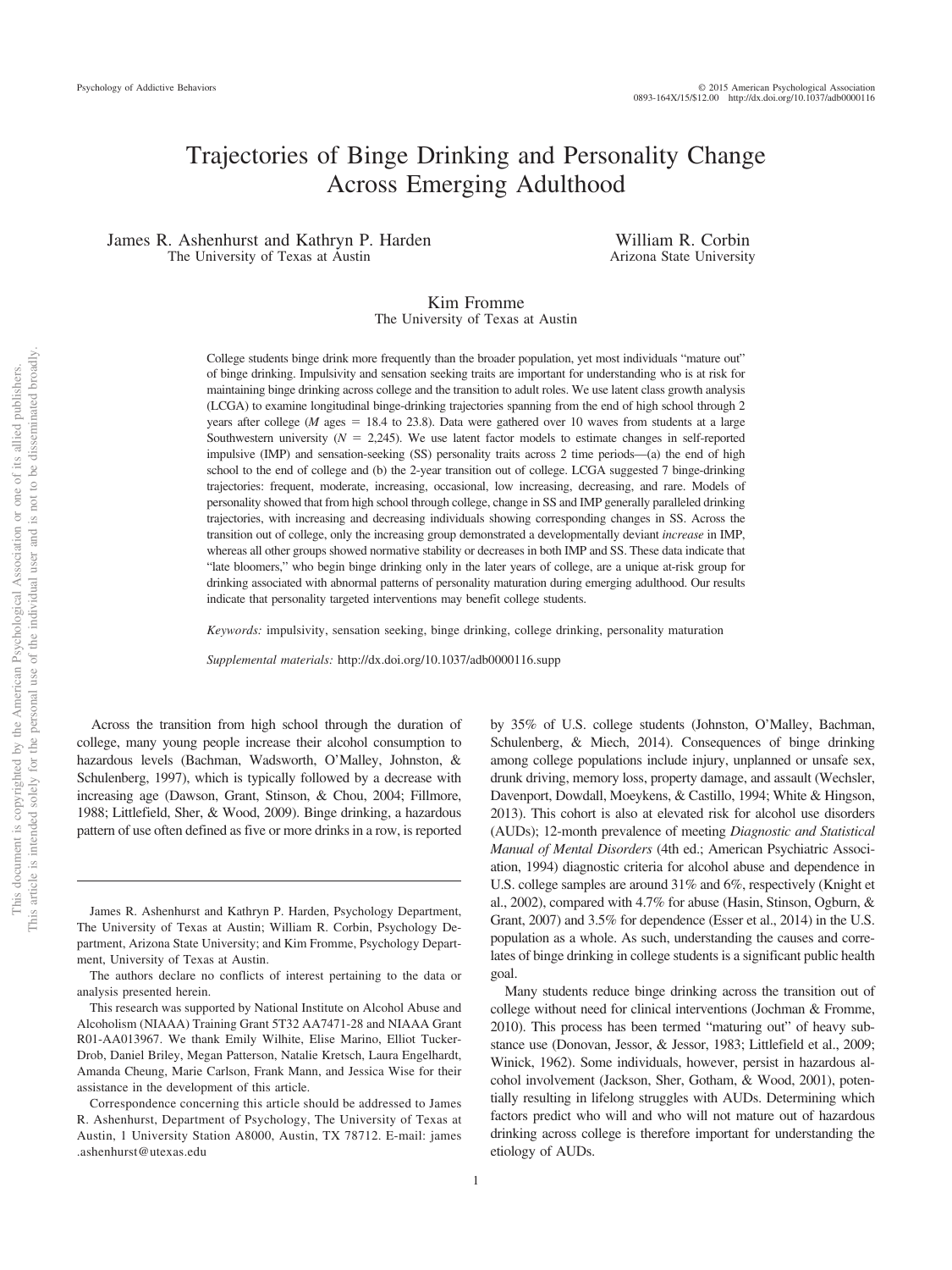#### **Modeling Trajectories of Binge Drinking**

Several studies have examined distinct trajectories of binge or heavy drinking across adolescence and emerging adulthood in order to identify clinically meaningful groups at risk for AUDs (Muthén & Muthén, 2000; Schulenberg, O'Malley, Bachman, Wadsworth, & Johnston, 1996; Sher, Jackson, & Steinley, 2011). Trajectory analyses accomplish this goal by identifying qualitatively distinct groups within a heterogeneous sample that differ in terms of level of use at the initiation of the time-window under examination (intercept) and the rate and shape of change over time (slope). Such modeling approaches commonly find between three and nine kinds of trajectories, with most showing a "cat's cradle" pattern including persistently high or low groups, and groups that increase or decrease over time (Sher et al., 2011).

Whether LCGA models, which are ultimately categorization schemes, represent "true" distinct groups independent of context, these methods are nonetheless useful for relating patterns of change over time. Turkheimer, Ford, and Oltmanns (2008) provided a useful metaphor for understanding the utility of meaningful but arbitrary categorization schemes in a discussion on personality disorder criteria: although landforms are obviously continuous masses, we commonly place regional boundaries on maps related to topography (mountainous areas, coastal areas). Although there is no "real" singular discrete line indicating where the coastal areas end and the mountains begin, such distinctions are still useful (Turkheimer et al., 2008). Similarly, although the quantity and "boundaries" between binge-drinking groups are somewhat arbitrary, they still convey meaningful information. In particular, we believe that examining trajectory group differences in traits related to drinking, like personality, provides evidence for mechanisms that may explain those who do and those who do not "mature out" of binge drinking. Thus, we sought to use these advanced LCGA modeling methods to examine if groups exhibiting distinct patterns of binge-drinking "topography" over time also show differences in terms of personality change.

#### **Personality and Alcohol Use**

Researchers have proposed several mechanisms that may explain the normative maturing out process and may differentiate those who decrease their consumption from those who do not. Some have attributed the decrease in heavy drinking to life-role changes and to new adult responsibilities, including having children, marriage, and peer selection (Bachman et al., 2002; Boyd, Corbin, & Fromme, 2014). Others have demonstrated that maturation of personality may influence the trajectory of drinking across emerging adulthood, as change in personality is correlated with change in drinking behavior even when controlling for life role changes (Littlefield, Sher, & Wood, 2009). These data suggest that, although adoption of new adult roles are important mechanisms for maturing out, personality maturation per se is also critical for understanding individual differences in drinking during and after college.

#### **Impulsivity and Sensation Seeking**

Two personality domains that are frequently associated with binge drinking are impulsivity and sensation seeking. Impulsivity is broadly defined as possessing the trait-like propensity to engage in maladaptive behavior due to difficulty with decision-making or self-control (Dick et al., 2010; Jentsch et al., 2014). Sensation seeking, on the other hand, is commonly defined as a preference for exciting, novel, and varied experiences (Duckworth & Kern, 2011; Hittner & Swickert, 2006; Zuckerman, Kuhlman, Joireman, Teta, & Kraft, 1993).

Over the past several decades, researchers have developed a diverse set of self-report inventories containing items that assess impulsivity and sensation seeking as defined in various ways. Factor analyses of a number of commonly used questionnaires identified four distinct factors described as urgency, (lack of) premeditation, (lack of) perseverance, and sensation seeking (UPSS; Whiteside & Lynam, 2001). In this UPPS framework, urgency is the tendency to commit rash actions in response to negative affect, whereas lack of premeditation reflects a tendency to act without forethought. Lack of perseverance is akin to a lack of patience or the ability to persist in a tiresome task. Sensation seeking continues to be defined as the preference for exciting or novel stimuli. Thus, current evidence is consistent with conceptualizing domains of impulsivity and sensation seeking as distinct constructs.

Convergent evidence across humans and model animals has demonstrated transactional relationships among dimensions of impulsivity, sensation seeking, and problematic drug and alcohol use across development (Dick et al., 2010; Jentsch et al., 2014; Jentsch & Taylor, 1999; Quinn, Stappenbeck, & Fromme, 2011; Weafer, Mitchell, & de Wit, 2014). First, initially high levels of impulsivity prospectively predict future alcohol problems (Sher, Bartholow, & Wood, 2000), and several studies have found that greater levels of impulsivity are more prevalent among those who meet AUD criteria (Bennett, McCrady, Johnson, & Pandina, 1999; Kollins, 2003; Trull, Waudby, & Sher, 2004). On the other hand, human and animal work has shown that alcohol use itself deleteriously impacts dimensions of impulsivity, particularly lack of perseverance (Dick et al., 2010; Irimia et al., 2013).

Similarly, greater sensation seeking correlates with greater quantity and frequency of alcohol use (Zuckerman, 1994), and dozens of studies have found positive relations between sensation seeking and alcohol use both cross-sectionally and prospectively (Alterman et al., 1990; Cherpitel, 1993; Donohew et al., 1999; Hittner & Swickert, 2006). A recent large meta-analysis using the UPPS framework found that sensation seeking and positive urgency had the largest association with alcohol consumption (Stautz & Cooper, 2013). In terms of longitudinal associations, analyses of data across ages 15 to 26 shows that those with slower rates of decline in impulsivity and sensation seeking are more likely to rapidly increase alcohol use (Quinn & Harden, 2013). Overall, there is a clear relation between these traits and alcohol consumption, and further research will refine our understanding of the links between personality traits and behavior.

#### **Personality and Principles of Change**

Facets of personality adapt and change across development, particularly during emerging adulthood including the typical college years (McCrae & Costa, 1994; McCrae et al., 1999). During late adolescence and emerging adulthood, the normative, meanlevel declines in impulsivity and sensation seeking are consistent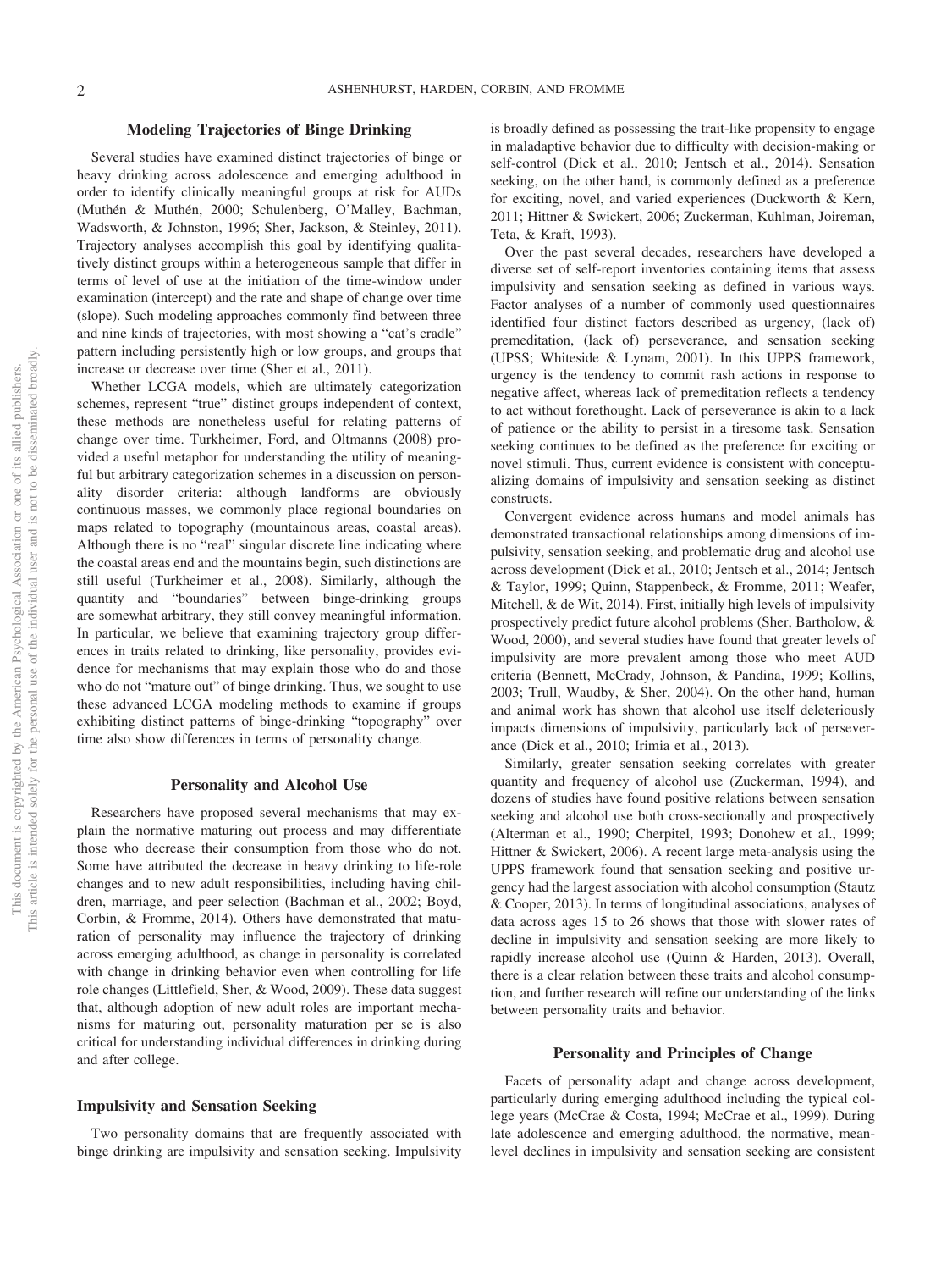with a more general trend toward greater self-control and emotional stability as people age (Roberts, Walton, & Viechtbauer, 2006). This developmental pattern, perhaps an adaptive response to new adult roles and responsibilities in addition to biological processes underlying brain maturation, has been termed the "maturity principle" (Caspi, Roberts, & Shiner, 2005). In this framework, Caspi and colleagues (2005) define maturity as "the capacity to become a productive and involved contributor to society, with the process of becoming more planful, deliberate, and decisive" (p. 469).

Among emerging adults, therefore, there is a normative maturational pattern characterized by less problematic drinking and less impulsive-sensation seeking with age. Previous research has shown that a minority of individuals fail to mature out of heavy/ problematic alcohol use, but whether these same individuals show aberrant patterns of personality change is not yet clear. Our hypothesis is that individuals who do not "mature out" of heavy alcohol use may also buck the trends of normative personality maturation. According to the "corresponsive principle" (Caspi et al., 2005), the effects of life experiences on personality are likely to reinforce the specific personality facets that lead people toward those very same experiences. Thus, consistent with the transactional nature of the relation between heavy alcohol use and personality (Quinn et al., 2011), changes in alcohol use are likely associated with changes in impulsivity and sensation seeking over time. Determining *who* is most likely to change in troublesome directions (i.e., become more impulsive) or buck normative trends (i.e., fail to mature out of binge drinking) and *when* these processes are most pronounced may inform efforts to prevent current and future AUDs among college students.

#### **The Present Study**

We examined longitudinal data from a college sample spanning the end of high school through 2 years after the transition out of college. The goals of the analyses were to (a) determine and describe trajectories of binge drinking, (b) model change in impulsive and sensation seeking personality traits across college and across the transition out of college, and (c) determine if unique patterns of personality change are associated with specific trajectories of binge drinking. We hypothesized that we would find

Table 1 *Descriptive Statistics of Drinking and Personality Traits at Each Wave*

between three and nine trajectories of binge drinking, consistent with previous trajectory analyses of binge drinking (Muthén & Muthén, 2000; Schulenberg et al., 1996; Sher et al., 2011). Furthermore, we expected that patterns of personality change would differ by binge-drinking trajectory such that those who increased versus decreased in frequency of binge drinking would show corresponding increases or decreases in impulsivity/sensation seeking. These analyses advance the literature by determining which kind(s) of binge drinker(s) might be most at risk for current and future heavy alcohol use, potentially as a function of nonnormative personality maturation.

#### **Method**

#### **Participants**

Study participants were recruited from an entering freshman class at a large Southwestern university beginning in 2004. Of those invited  $(N = 6,391)$ , 76% agreed to complete survey data  $(N = 4,832)$ . Of those who also met the inclusion criterion of being unmarried, a subset were randomized to complete a series of surveys beginning at the end of high school and continuing over the following 6 years  $(N = 3,046)$ . The sample included in the present analysis comprises those who provided informed consent and completed the high school survey ( $N = 2,245$ ), the majority of whom were female  $(N = 1,345, 59.9\%)$ . Demographic composition of the sample is presented in Table 1. The local institutional review board approved all study surveys and procedures.

#### **Longitudinal Design**

The longitudinal data used for the present analysis are from assessments across 10 waves of data collection, which are presented in Table 1. Waves 1 through 8 were assessed biannually, whereas Waves 9 and 10 occurred 1 year after the previous assessment. Respondents were compensated \$30 for completion of the Wave 1 survey, \$20 for the Fall college surveys (Waves 2, 4, 6), \$25 for the Spring college surveys (Waves 3, 5, 7), and \$40 for the remaining surveys (Waves  $8-10$ ).

|      |             |       |              | Age        | No. binge-drinking<br>episodes | ZK<br>Impulsivity | Sensation<br>seeking |
|------|-------------|-------|--------------|------------|--------------------------------|-------------------|----------------------|
| Wave | Time point  | N     | $\%$ total N | M(SD)      | M(SD)                          | M(SD)             | M(SD)                |
|      | Summer 2004 | 2.245 | 100          | 18.4(0.35) | 2.16(5.41)                     | 2.07(2.01)        | 5.58(2.69)           |
| ◠    | Fall 2004   | 2.077 | 92.5         | 18.8(0.35) | 2.92(6.22)                     |                   |                      |
|      | Spring 2005 | 2,026 | 90.2         | 19.2(0.35) | 3.51(7.19)                     |                   |                      |
| 4    | Fall 2005   | 1.896 | 88.5         | 19.8(0.35) | 3.75(6.96)                     |                   |                      |
|      | Spring 2006 | 1,790 | 79.7         | 20.2(0.35) | 3.50(6.99)                     |                   |                      |
| 6    | Fall 2006   | 1.675 | 74.6         | 20.8(0.36) | 3.82(7.29)                     |                   |                      |
|      | Spring 2007 | 1,639 | 73.0         | 21.2(0.35) | 4.24(7.50)                     |                   |                      |
| 8    | Fall 2007   | 1.539 | 68.6         | 21.8(0.35) | 4.13(7.26)                     | 1.82(1.99)        | 5.29(3.05)           |
| 9    | Fall 2008   | 1,429 | 63.7         | 22.8(0.35) | 3.51(6.42)                     |                   |                      |
| 10   | Fall 2009   | l.407 | 62.7         | 23.8(0.35) | 3.31(6.55)                     | 1.79(2.03)        | 5.31(3.13)           |

Note. ZK = Zuckerman-Kuhlman.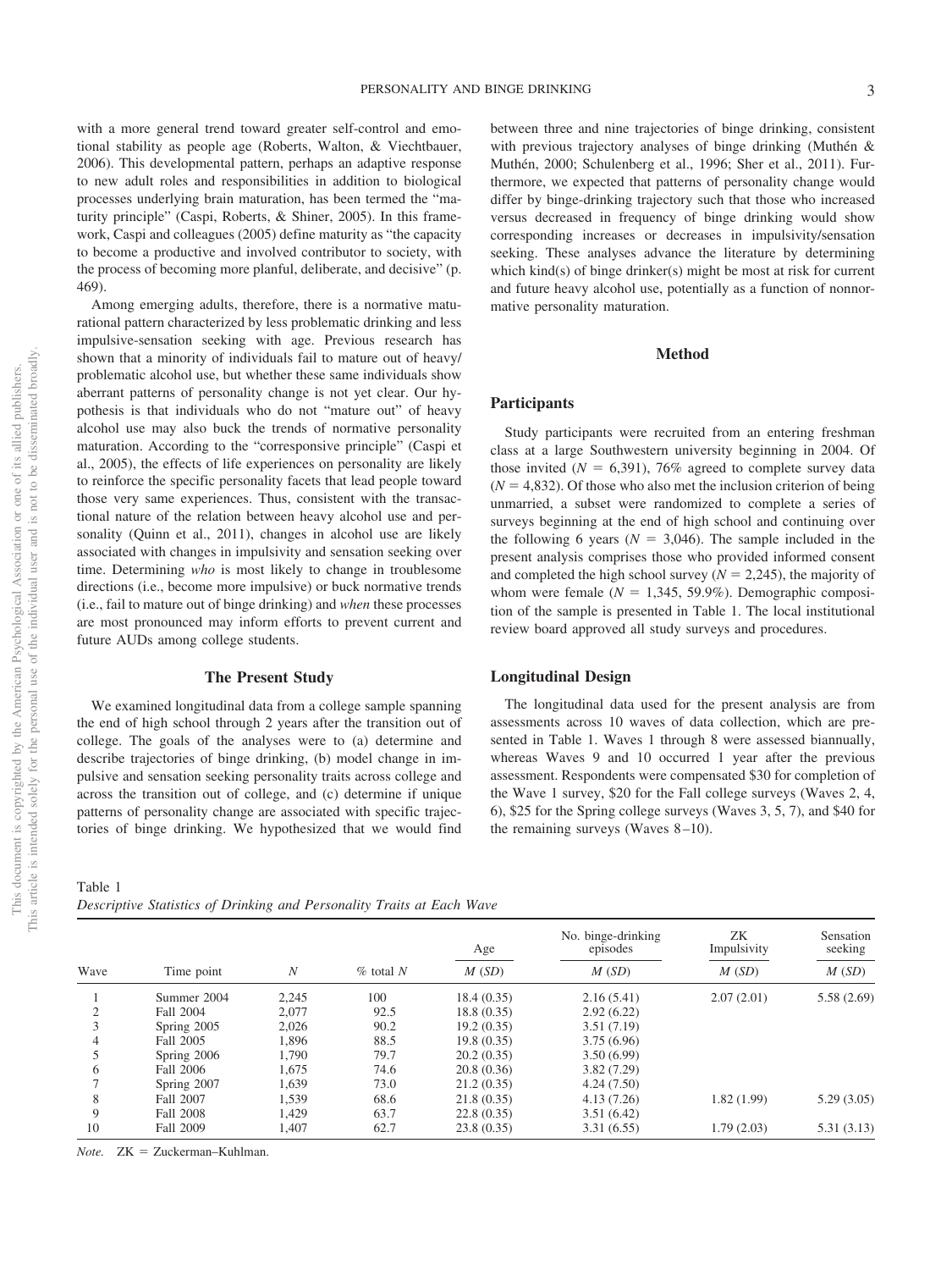#### **Measures**

**Demographics.** Basic demographic measures ascertained at Wave 1 included in the analysis were: gender (coded  $0 =$  female  $[59.9\%]$ ,  $1 =$  male), ethnicity (dummy coded as three variables:  $\text{Asian} = 1$  [18%], Latino = 1 [15.2%], Black/other/multiethnic = 1 [12.8%], with White as the reference group [53.9%]), family income (coded  $0 =$  under \$20k,  $1 =$  \$20k–\$30k,  $2 =$  \$30k–\$40k,  $3 = $40k-$50k, 4 = $50k-$60k, 5 = $60k-$70k, 6 = $70k-$ \$90k, and  $7 =$  over \$100k;  $M = 5.8$ ,  $SD = 2.4$ ), and mothers and father's highest level of education (coded separately for mother/ father as  $0 =$  did not complete high school,  $1 =$  High school diploma,  $2 =$  Some college,  $3 =$  Junior college degree,  $4 =$ College degree,  $5 =$  Postgraduate degree; Father  $M = 3.4$ ,  $SD =$ 1.5, Mother  $M = 3.1$ ,  $SD = 1.6$ ). Family income and parental education measures included the option, "I choose not to answer," which was scored as missing data.

**Binge drinking.** Respondents were asked, "*During the past 3 months, how many times did you have* [*five* (men) / *four* (women)] *drinks at a sitting?*" These values were chosen as consistent with National Institute for Alcohol Abuse and Alcoholism (NIAAA) guidelines on the definition of a binge episode (NIAAA, 2004). Sample statistics at each wave are presented in Table 1.

**Personality scales.** Impulsivity and sensation seeking were assessed at Waves 1, 8 and 10 to capture two periods: the duration of college (W1 to W8) and the transition out of college (W8 to W10). Data at intervening waves was not available. These domains of personality were taken from the Impulsivity (8 item) and Sensation Seeking (11 item) subscales of the Zuckerman–Kuhlman Personality Questionnaire (Zuckerman et al., 1993). Examples of items for each scale include: Impulsivity, "*I very seldom spend much time on the details of planning ahead,*" and Sensation Seeking, "*I'll try anything once."* Descriptively, these impulsivity items are most related to the "lack of premeditation" facet of personality described in factor analytic and meta-analytic work on impulsivity (Stautz & Cooper, 2013). In the current article, data from this scale is referred to as "Zuckerman–Kuhlman Impulsivity" (ZK Impulsivity). Each item was scored dichotomously (reversed scored where appropriate), with respondents endorsing either  $0 = false$  or  $1 = true$ . Internal reliability was good at all three waves for ZK Impulsivity ( $\alpha$  range = 0.73 to 0.76) and Sensation Seeking ( $\alpha$ range  $= 0.73$  to 0.81). Sample statistics at Waves 1, 8, and 10 are presented in Table 1.

#### **Analyses**

**Latent class growth analyses (LCGA) of binge drinking.** Growth analyses of binge drinking over assessment Waves 1–10 were conducted in Mplus, Version 7.2 (Muthén & Muthén, Los Angeles, CA). In a structural equation modeling framework, repeated measures data on binge drinking was modeled as a function of three latent factors: intercept (*I*), linear slope (*S*), and quadratic slope (*Q*; McArdle & Nesselroade, 2003). The latent *I* factor represents individual differences in the level of binge drinking at the beginning of the time window examined; the latent *S* factor represents individual differences in linear growth across all assessment waves; and the *Q* factor represents individual differences in nonlinear acceleration or deceleration in binge drinking. Constraining the paths between these latent factors and the observed binge-drinking accounts for the effect of time on the repeated measure.

Specifically, all paths between *I* and the repeated measure are set to be equal to 1; As the last two assessment waves were collected after a year instead of six months paths between *S* and the first eight waves increased by one unit  $(t = 0$  to 7), but then by two units for Waves 9 and 10  $(t = 9, 11)$ . Similarly, the paths between *Q* and the first eight waves also increased by one unit squared  $(t^2 = 0$  to 49), followed by two units squared for Waves 9 and 10  $(t^2 = 81, 121)$ . Finally, to estimate distinct patterns of growth within the sample, a categorical latent factor (*C*) with a given number of levels can be added that allows *I*, *S*, and *Q* to be freely estimated for each latent category of *C* (see Figure 1). Variances of *I*, *S*, and *Q* within each category of *C* were constrained to be zero, because allowing variation within a given latent class was com-



*Figure 1.* Latent class growth analysis model: Structural equation modeling on the longitudinal data from Waves 1 through 10 (W1–W10) was conducted such that a latent class category (C) predicted intercept (I) linear slope (S) and quadratic slope (Q) of growth over time. Paths between I and each wave are constant at 1, and those between S and each wave increase linearly (e.g., 0, 1, 2, 3). Paths between Q and each wave increase quadratically (e.g., 0, 1, 4, 9). Variances of I, S, and Q fixed to zero within each class. Demographic variables were entered as additional predictors of class membership.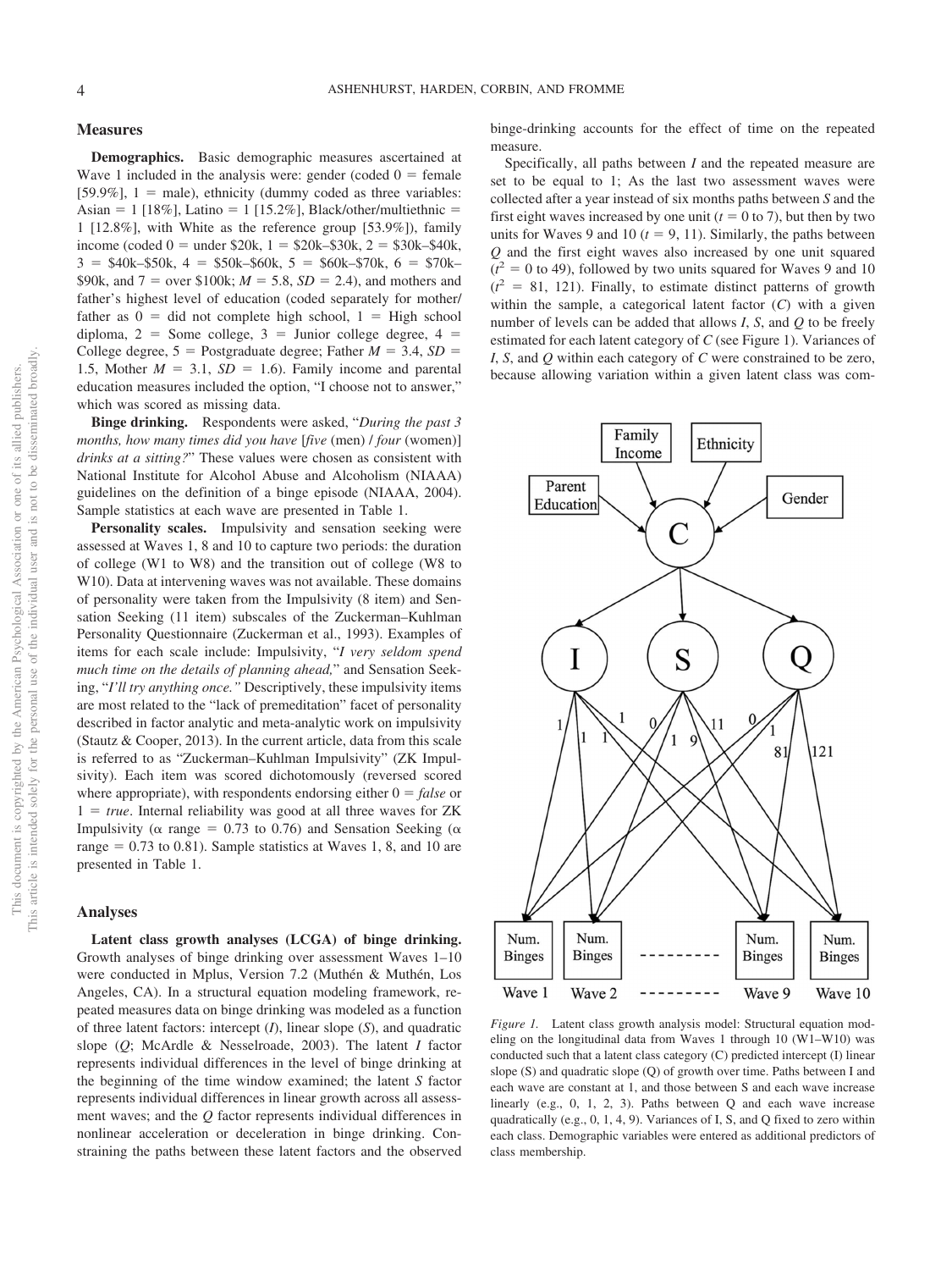putationally intractable. To determine if demographic variables (gender, ethnicity, family income, mother's and father's highest education) were significant predictors of latent class *C* membership, these variables were entered into the model as auxiliary (Type R) variables. By using the auxiliary variables option in Mplus, all individuals were included in the LCGA analysis even if data were missing on demographic variables (Asparouhov & Muthén, 2013). The model design is presented in Figure 1.

LCGA models with two to eight latent classes were sequentially tested under assumptions of a Poisson, negative binomial, or zero-inflated Poisson distribution, to determine the best fitting and most parsimonious model. Whereas previous studies have mostly used dichotomous or censored categorical schemes to represent drinking count data (Sher et al., 2011), we sought to include as much information as possible by allowing the full range of bingedrinking frequencies. The best fitting model was selected based on the following: Akaike information criterion (AIC; Akaike, 1987) and Bayesian information criterion (BIC; Schwarz, 1978; Sclove, 1987). Lower values of both of these criteria are indicators of improved relative model selection. Additionally, we examined entropy, or the certainty of categorizing individuals between one class and another. Entropy values range between  $0-1$ , with values approaching 1 indicating a high degree of certainty in classification of individuals as belonging to a given latent category of *C* (Celeux & Soromenho, 1996). To ensure that latent classes capture a meaningful portion of the sample, models that produced latent classes with fewer than 5% (based on posterior probabilities) of the sample were discarded (Nagin, 2005). Last, we conducted Vuong– Lo–Mendell–Rubin likelihood ratio tests (Lo, Mendell, & Rubin, 2001; Vuong, 1989) to assess the likelihood ratio of the  $k$  to  $k -$ 1 class models. This test provides additional evidence for the superiority of one model over another.

**Latent factor models of personality.** As observed difference scores are often unreliable metrics (Cronbach & Furby, 1970), we used latent measurement models to account for change in personality over time. To estimate latent factor scores for personality at each wave, we followed the parceling procedures suggested by Little and colleagues (Little, Cunningham, Shahar, & Widaman, 2002). First, as a preliminary step, a confirmatory factor analysis was conducted with a single-factor for each personality construct, with all of the individual personality items as categorical indicators. Items were ranked by loadings, and then distributed among three item parcels, such that each parcel had approximately equal average loadings (Hagtvet & Nasser, 2004; Little et al., 2002).

We then used the item parcels as continuous indicators of latent factors representing ZK Impulsivity and Sensation Seeking at senior year of high school (Wave 1), senior year of college (Wave 8) and 2 years out of college (Wave 10; Figure 3). Goodness-of-fit for the latent factor model was evaluated using root mean square error of approximation (RMSEA), with values less than 0.05 indicating good fit (Steiger, 1990). We also used the Bentler comparative fit index (CFI) and Tucker–Lewis Index (TLI), which are sensitive to model fit and as well as parsimony, with penalization for more complex models. Values of CFI and TLI vary between 0 and 1 with acceptable values being greater than 0.95 (Hu & Bentler, 1999).

**Combined models of binge-drinking trajectories and personality.** Our final analysis combined this factor model of personality with the LCGA trajectory analyses, so that personality difference scores could be estimated for each latent class. Specifically, we used MODEL CONSTRAINT functions of Mplus to create a set of new variables, defined as the difference between the Wave 1 latent factor and the Wave 8 latent factor and the difference between the Wave 8 latent factor and the Wave 10 latent factor. The means of the latent factors for ZK Impulsivity and Sensation Seeking, as well as these difference scores, were allowed to vary between classes. The means of the factor representing Wave 1 in the lowest-drinking class was constrained to be zero for model identification.

The resulting three dependent variables were: mean at Wave 1 (an estimate of high school personality), the difference between Wave 8 and Wave 1 (capturing change from senior year of high school to senior year of college), and the difference between Wave 10 and Wave 8 (capturing change in late emerging adulthood). Subsequently, to determine if there was a significant main effect of latent class on these three dependent variables, estimates were constrained to be equal across all classes using MODEL TEST functions of Mplus. Finally, for measures showing a significant main effect of trajectory class, pairwise comparisons were made by constraining individual pairs of classes to be equal. These analyses were used to determine if there were significant differences between latent classes in terms of personality at the end of high school, and in terms of changes across emerging adulthood across two developmental periods.

#### **Results**

#### **Respondent Demographics and Attrition**

By Wave 10, 63.8% of the original sample was retained  $(N =$ 1,401), with partial data present in intervening waves. Full information maximum likelihood was used to account for missing data (Schafer & Graham, 2002). Those lost to attrition by Wave 10 were no more likely to be at any level of family income,  $\chi^2(7) =$ 4.25,  $p > .05$ , but were more likely to be male,  $\chi^2(1) = 19.25$ ,  $p <$ .001. Attrition differed by binge trajectory class,  $\chi^2(6) = 42.71$ ,  $p < .05$ , with the least retention in the rare group (55.6%) followed by moderate (58.7%), frequent (61.3%), increasing (61.7%), occasional (63.8%), decreasing (72.8%), and low increasing (74.7%). Additionally, differential attrition by ethnic category was significant,  $\chi^2(3) = 8.82$ ,  $p < .05$ , with the greatest proportional loss among Latinos (41.2%) versus Black/Other (38.9%), Whites (38.4%), and Asians (31.5%). Mean ages, percent of the sample lost to attrition, and descriptive statistics for drinking and personality measures are provided in Table 1. Full sample demographics are presented in Table 3.

#### **A Seven-Class Model of Binge-Drinking Trajectories**

As a first step in model selection, latent class growth models were fit assuming two to eight latent classes and under assumptions of negative binomial, Poisson, or zero-inflated Poisson distributions. Model selection indices are shown in Table 2. Consistent with the distributions commonly observed with substance use data (Atkins, Baldwin, Zheng, Gallop, & Neighbors, 2013), models that assumed a negative binomial distribution showed the lowest values, and all subsequent model testing was done under this distributional assumption. The latent class structure best meet-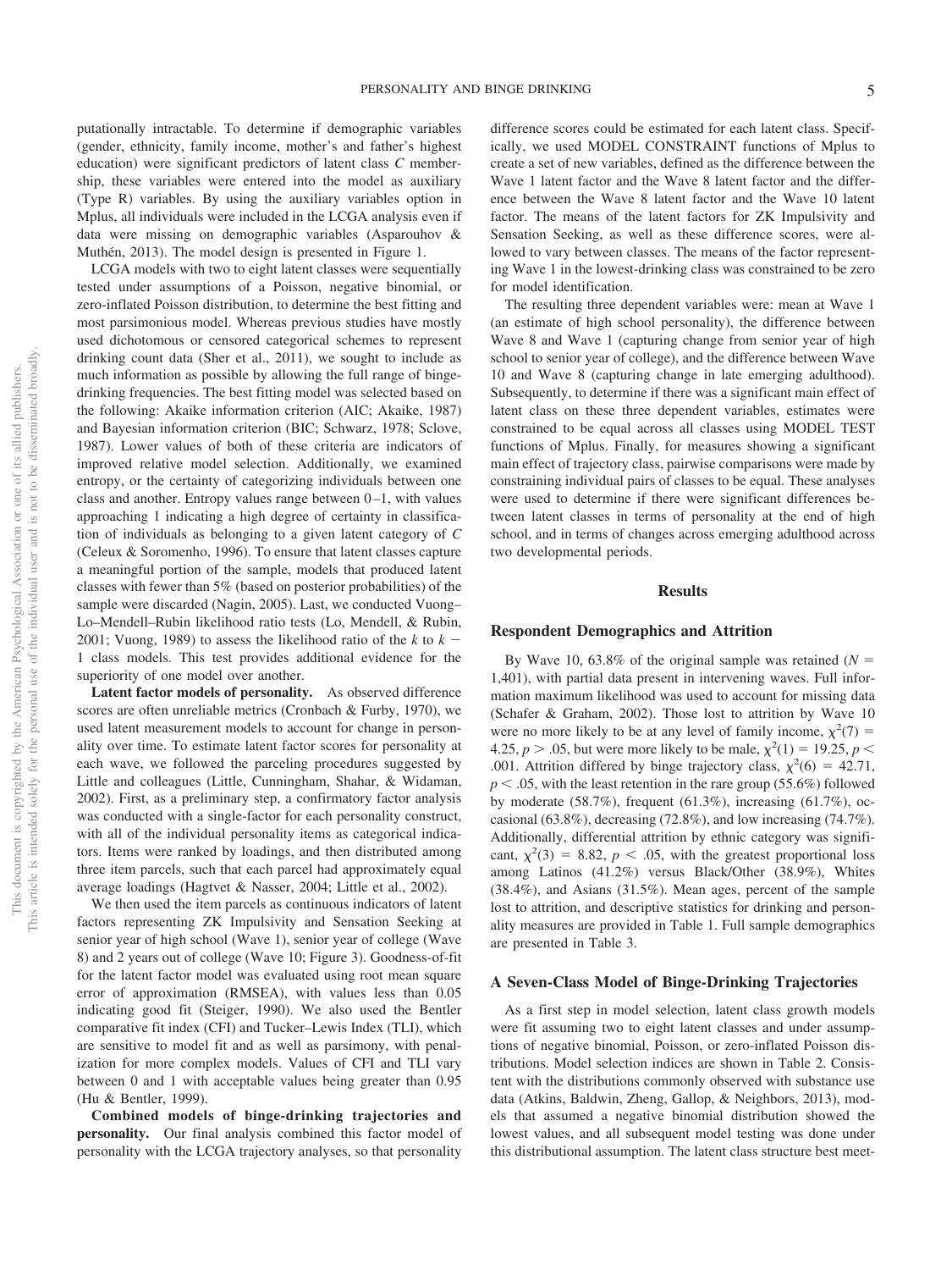|                |            | AIC         |            | <b>BIC</b> |             |            |  |  |
|----------------|------------|-------------|------------|------------|-------------|------------|--|--|
| Classes        | <b>NB</b>  | Poisson     | <b>ZIP</b> | <b>NB</b>  | Poisson     | <b>ZIP</b> |  |  |
| 2              | 66,399,016 | 104,653.161 | 88.635.459 | 66,496.196 | 104,693.176 | 88,732,639 |  |  |
| 3              | 64.161.085 | 89,788,948  | 80,680,620 | 64.281.130 | 89.851.829  | 80,800,666 |  |  |
| $\overline{4}$ | 63,472.377 | 84,579,598  | 76.539.981 | 63.615.289 | 84,665,345  | 76,682,893 |  |  |
| 5              | 63,047.507 | 82,057.271  | 75,023,237 | 63.213.285 | 82.165.884  | 75,189,014 |  |  |
| 6              | 62,707.199 | 79.917.933  | 73.859.504 | 62,892,842 | 80,049.412  | 74,048.147 |  |  |
| 7              | 62,523,859 | 79,097.607  | 72,910.230 | 62,735,368 | 79.251.952  | 73.121.739 |  |  |
| 8              | 62,493.391 | 77,716,149  | 71,955,760 | 62,727,766 | 77,893,359  | 72,190,134 |  |  |

Table 2 *Fit Indices for Two to Eight Class Latent Class Growth Analysis Models*

*Note.* Akaike information criterion (AIC) and Bayesian information criterion (BIC) model selection indices under distribution assumptions of negative binomial (NB), Poisson, and zero-inflated Poisson (ZIP). Models with the NB distribution assumption consistently showed the lowest values. Consequently, all subsequent modeling was done using an NB distribution of the main dependent variable: binge-drinking frequency.

ing criteria for model selection was one with seven latent classes of binge-drinking trajectories (see Table 2). A model with eight classes yielded a group with only 18 individuals (0.8% of the sample). A seven-class solution had acceptable levels of entropy (0.767), which was not considerably worse than models with six (0.774) and five (0.785) classes. As a final test of model selection, *k* versus *k*-1 class models were compared using a Vuong–Lo– Mendell–Rubin likelihood ratio test (Lo et al., 2001; Vuong, 1989). The seven versus six comparison was significant  $(p =$ .0013), whereas the eight versus seven class comparison was not  $(p = .322)$ . As such, a model with seven latent classes best represented the data, and was selected as the final growth model.

The distinct patterns of drinking over time can be described as those whose binge-drinking profile is described as (a) frequent, (b) moderate, (c) increasing, (d) occasional, (e) low increasing, (f) decreasing, and (g) rare (Figure 2A). Among these groups, four differed in absolute levels but were characterized by limited change over time (rare, occasional, moderate, and frequent), versus three that showed more considerable change (low increasing, increasing, and decreasing). Intercepts, linear and quadratic slopes for each class are presented in the online supplemental material for Table S1.

### **Demographic Predictors of Class Membership**

Demographic composition of each latent trajectory class is presented in Table 3, and odds ratios of class membership by

demographic variables are in Table 4. Although gender was not equally distributed by trajectory class,  $\chi^2(6) = 21.15$ ,  $p < .01$ , being male did not significantly predict class membership relative to the rare drinking class (see Table 4). Ethnic groups were also not evenly distributed across trajectory classes,  $\chi^2(18) = 166.79$ ,  $p <$ .001. In general, Asian, Black, or multiethnic individuals were more likely than Whites to be in the rare class versus any other class except the decreasing class. Increases in family income increased the odds of being in any other binge-drinking class relative to the rare class except the low increasing class.

# **Latent Factor Models Capturing Change in Personality**

First, we assessed the fit of personality measurement models for ZK Impulsivity and Sensation Seeking separately (see Figure 3). A strict measurement invariance model was imposed by constraining factor loadings and intercepts for each parcel to be equal across all waves. Models that did not allow for correlated residuals for each parcel showed some misfit: Sensation Seeking,  $RMSEA = 0.077$ , CFI = 0.926, TLI = 0.917,  $\chi^2(32) = 456494$ ,  $p < .001$ ; ZK Impulsivity, RMSEA =  $0.070$ , CFI =  $0.921$ , TLI =  $0.911$ ,  $\chi^2(32) = 378.999$ ,  $p < .001$ . To improve the model, parcel residuals were allowed to correlate (shown in Figure 3), resulting in excellent model fit: Sensation Seeking, RMSEA = 0.020, CFI = 0.997, TLI = 0.995,  $\chi^2(23) = 42.563$ ,  $p = .008$ ; ZK

Table 3

*Demographic Composition of Trajectory Groups Based on Most Likely Class*

| Binge class                  | Frequent | Moderate | Increasing | Occasional | Low increasing | Decreasing | Rare  | Total | Overall  |
|------------------------------|----------|----------|------------|------------|----------------|------------|-------|-------|----------|
| Female                       | 51.1%    | 57.0%    | 67.7%      | 66.1%      | 61.1%          | 65.0%      | 57.8% | 1.344 | 59.9%    |
| Male                         | 48.9%    | 43.0%    | 32.3%      | 33.9%      | 38.9%          | 35.0%      | 42.2% | 901   | $40.1\%$ |
| White                        | 77.3%    | 63.9%    | 56.9%      | 54.8%      | 53.3%          | 49.5%      | 42.7% | 1246  | 55.5%    |
| Asian                        | 5.3%     | 10.4%    | 15.0%      | $17.5\%$   | 20.6%          | 12.6%      | 29.5% | 404   | 18.0%    |
| Latino                       | 8.9%     | 17.6%    | 18.6%      | 17.8%      | 14.2%          | 25.2%      | 12.2% | 342   | 15.2%    |
| Black/other                  | 8.4%     | 8.0%     | $9.6\%$    | 9.9%       | 11.9%          | 12.6%      | 15.6% | 253   | 11.3%    |
| Total                        | 225      | 460      | 167        | 354        | 360            | 103        | 576   | 2,245 |          |
| % by most likely class       | $10.0\%$ | 20.5%    | $7.4\%$    | 15.8%      | $16.0\%$       | $4.6\%$    | 25.7% |       |          |
| % by posterior probabilities | 10.7%    | 19.5%    | 8.2%       | 16.2%      | 17.2%          | 5.9%       | 22.3% |       |          |
|                              |          |          |            |            |                |            |       |       |          |

*Note.* Demographic category percentages are within-column (e.g., 51.1% of those in the frequent binge group were female and 77.3% were White). Percent of the sample captured by each class are provided two ways on the basis of (a) most likely class membership and (b) proportional class membership calculated from posterior probabilities.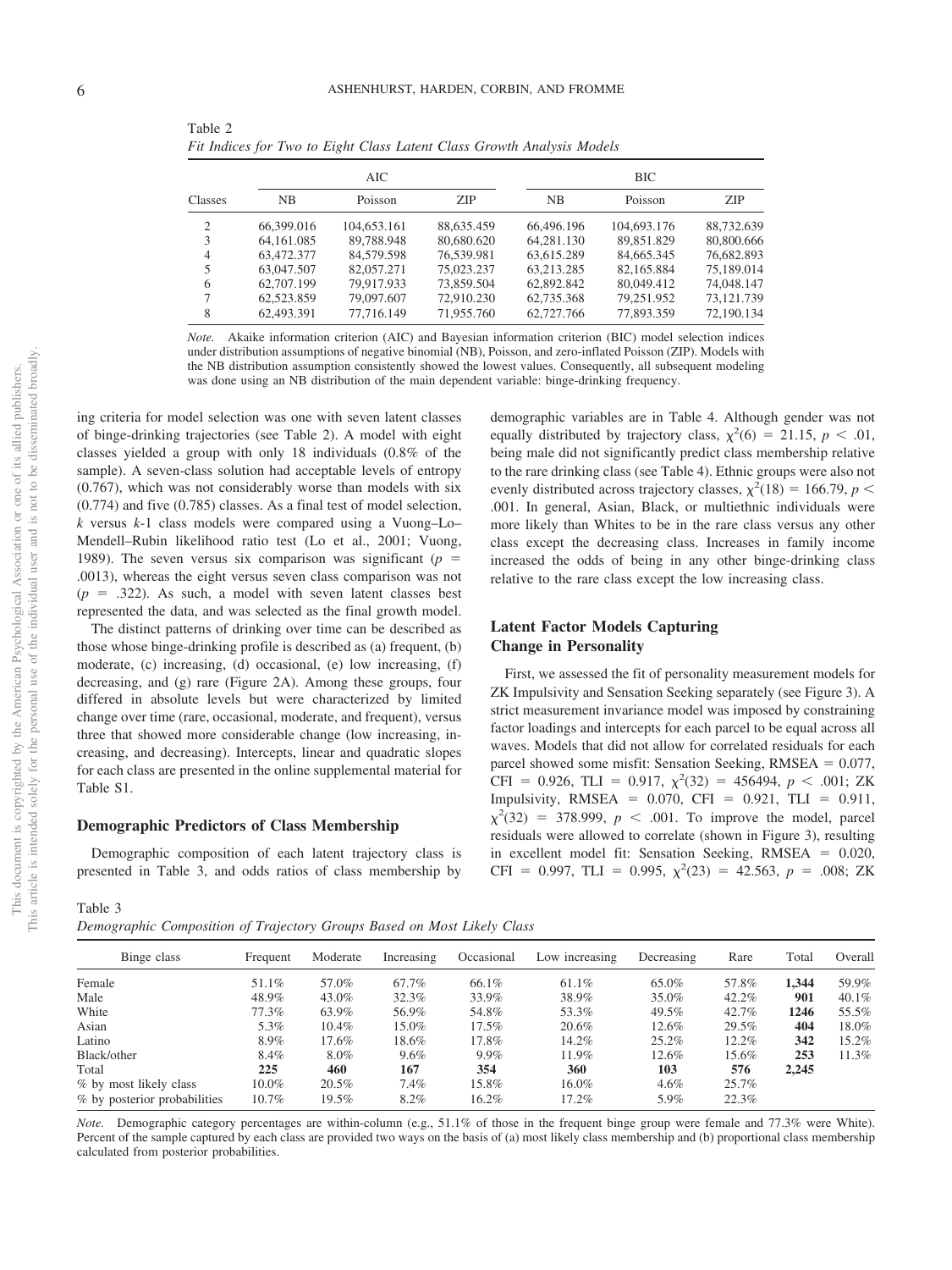This article is intended solely for the personal use of the individual user and is not to be disseminated broadly. This article is intended solely for the personal use of the individual user and is not to be disseminated broadly. This document is copyrighted by the American Psychological Association or one of its allied publishers. This document is copyrighted by the American Psychological Association or one of its allied publishers.



*Figure 2.* Binge-drinking trajectories and personality change. Panel A: Solid lines are model-implied values, and the dotted lines trace observed values for the seven binge-drinking classes. The fine-dotted black line shows whole sample means across time. Personality trait measures (represented as latent class factor means, shown in Figure 3) had different maturation patterns by class for Sensation Seeking (Panel B) and Zuckerman–Kuhlman (ZK) Impulsivity (Panel C). The mean of the rare class at Wave 1 (High School) was constrained to be zero to identify the model. See the online article for the color version of this figure.

Impulsivity, RMSEA =  $0.024$ , CFI =  $0.993$ , TLI =  $0.989$ ,  $\chi^2(23) = 53.378, p = .0003.$ 

Next, MODEL CONSTRAINT functions of Mplus were used to create new variables based on linear combinations of other variables. The latent difference scores between Waves 8 and 1 and between Waves 10 and 8 can be directly estimated as the difference between latent factors. Overall, Sensation Seeking significantly decreased across college  $(M = -0.079, p < .001, 95\%$ confidence interval [CI]  $[-0.139, -0.019]$ ) and across the 2 years after ( $M = -0.060, p < .05, 95\%$  CI [ $-0.120, -0.001$ ]). Similarly, ZK Impulsivity decreased across college ( $M = -0.060, p <$ .001, 95% CI  $[-0.095, -0.024]$ ), but did not significantly decrease across the 2 years after  $(M = -0.012, p = .488, 95\% \text{ CI}$  $[-0.047, 0.023]$ .

#### **Change in Personality Within Latent Classes**

Once we confirmed that latent factor models of personality fit the data well, we combined the personality model with the LCGA model to examine class differences in high school personality (W1), change across college  $(\Delta 1)$  and change across the transition out of college  $(\Delta 2)$ . Models for Sensation Seeking and ZK Impulsivity were tested separately. Full models combining latent drinking classes and latent factors of personality had the following fit indices: Sensation Seeking (AIC: 102,897.40, BIC: 103,389.016) and Impulsivity (AIC: 95,556.545, BIC: 96,048.160). Within-class difference scores are shown in Figure 4.

To determine if there was a main effect of latent class across these three dependent variables, values across all of the latent classes were constrained to be equal using MODEL TEST functions. For Sensation Seeking, there was a main effect of class on W1 means, Wald(6) = 177.833,  $p < .0001$ , and on  $\Delta 1$ , Wald(6) = 27.663,  $p < .001$ , but not on  $\Delta 2$ , Wald(6) = 7.728,  $p = .26$ . Similarly, for ZK Impulsivity there was a main effect of class on W1 means, Wald(6) = 58.328,  $p < .0001$ , and on  $\Delta 1$  Wald(6) = 17.825,  $p < .01$ , but not on  $\Delta 2$ , Wald(6) = 10.359,  $p = .11$ .

Next, we tested for significant differences using pairwise comparisons between individual classes for each of these three dependent variables for the two personality traits. This was achieved by using MODEL TEST functions to constrain the dependent variables between two given classes to be equal resulting in a Wald statistic with one degree of freedom. As there was no main effect of trajectory class across the transition out of college  $(\Delta 2)$ , pairwise tests were conducted for W1 and  $\Delta$ 1 periods only. To adjust for multiple testing, all *p* values from these pairwise tests (84 pairwise comparisons) were subject to a false discovery rate *p* value correction (Benjamini & Hochberg, 1995). The adjustment reduced the number of significant pairwise differences from 36 to 27. Pairwise Wald statistics and adjusted significance are presented in Tables 5 and 6, with Sensation Seeking above the diagonal and ZK Impulsivity below the diagonal.

In terms of Sensation Seeking, most groups showed decreases across college, with significant declines in the occasional, decreasing, and rare groups (Figure 4A). There were no significant changes in the period after college. The increasing group, on the other hand, was the sole group showing a corresponding increase in Sensation Seeking across college, but not significantly so across the transition out of college. The pattern for ZK Impulsivity was a bit different. Whereas the sample-level change was a decrease across college (Figure 4B),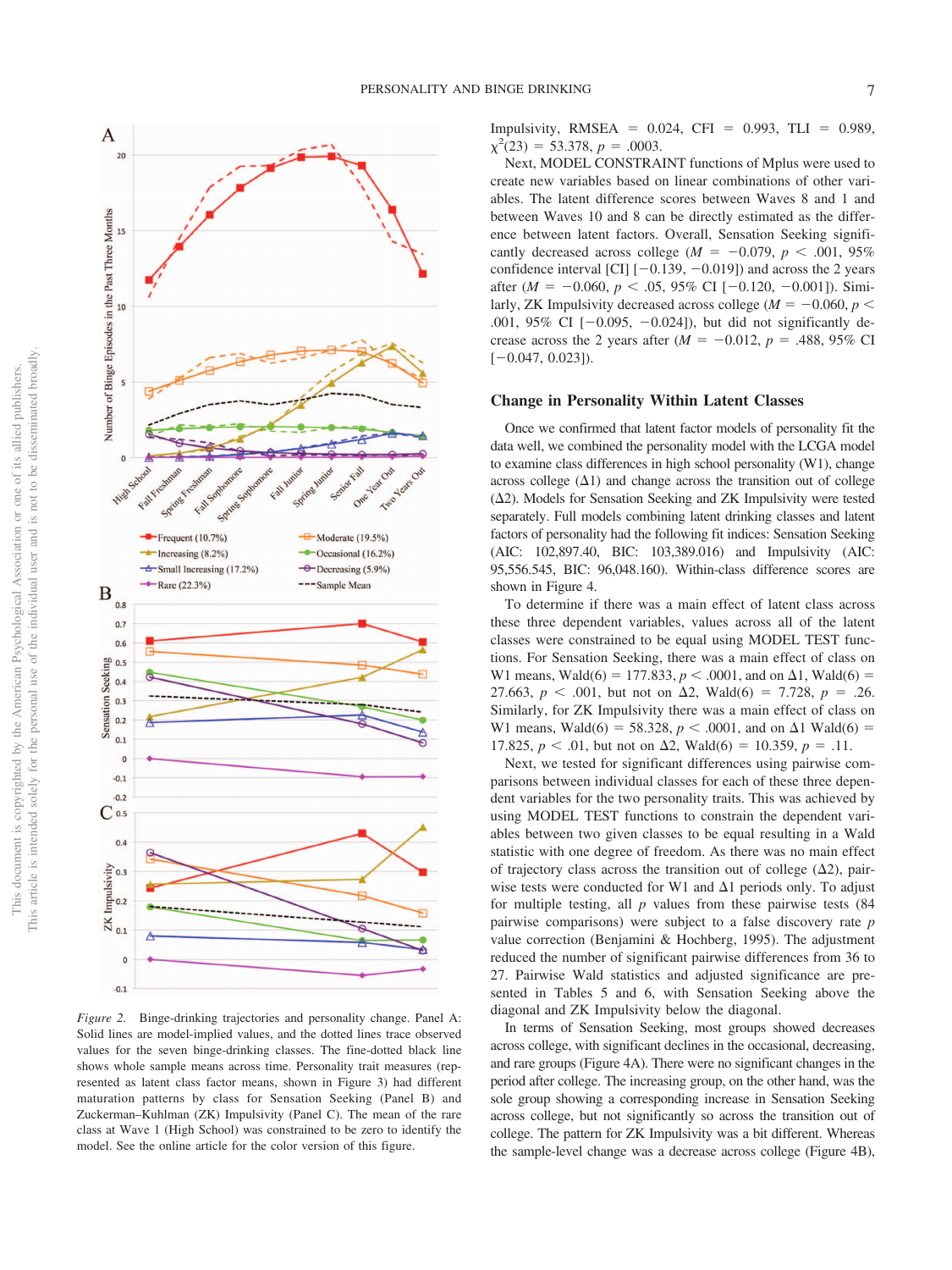

*Figure 3.* Personality measurement factor model. Factor model of Sensation Seeking (left values) and Zuckerman–Kuhlman Impulsivity (right values) across the college years  $(\Delta_1)$ , and across the transition out of college  $(\Delta_2)$ . Factor scores were estimated at each of three waves within each of seven latent classes. Standardized parameters are provided. Squares represent observed variables, circles represent latent factors, and the triangle represents a constant to indicate latent factor means ( $\mu_1$ ,  $\mu_8$ ,  $\mu_{10}$ ) within each latent class *c*. W = Wave;  $P = \text{Parcel.}^* p < .05$ .

only the moderate group showed a significant decline. Although the increasing group did not show a change in ZK Impulsivity across college, the frequent group did show a significant increase. Across the transition out of college, the frequent group reported a significant decrease in ZK Impulsivity, whereas the increasing group reported a significant increase.

### **Discussion**

The primary aims of this study were to describe longitudinal trajectories of binge drinking over the college years and beyond into emerging adulthood as well as to determine if these latent class trajectories correlate with unique patterns of personality maturation over the same time span. Results of LCGA modeling

of binge drinking with unique developmental patterns for each group. Two notably deviant patterns of personality maturation are evident for the increasing and frequent groups: these "lateblooming" and behaviorally extreme individuals violate the "maturity principle" (Caspi et al., 2005) of normative declines in impulsivity and sensation seeking with increasing age. Additionally, despite showing initial personality risks that were comparable to those in classes who persisted in binge drinking, the decreasing group binge drank less with time and showed a corresponding decrease in sensation seeking, The fact that all three of these latent classes created on the basis of binge-drinking data also show differences in personality maturation provides additional evidence

demonstrated that seven latent classes capture longitudinal patterns

| v.<br>٠<br>٠<br>×<br>۰. |  |  |  |
|-------------------------|--|--|--|
|-------------------------|--|--|--|

|  |  |  |  |  |  | Odds Ratios of Latent Class Membership by Demographic Variables |  |
|--|--|--|--|--|--|-----------------------------------------------------------------|--|
|--|--|--|--|--|--|-----------------------------------------------------------------|--|

| Binge class        | Frequent  | Moderate  | Increasing | Occasional | Low increasing | Decreasing |
|--------------------|-----------|-----------|------------|------------|----------------|------------|
| Male               | 1.27      | 1.02      | 0.8        | 0.78       | 0.92           | 0.91       |
| Family income      | $1.17***$ | $1.18***$ | $1.15*$    | $1.16***$  | 1.05           | $1.15*$    |
| Asian              | $0.12***$ | $0.32***$ | $0.46*$    | $0.41***$  | $0.53***$      | 0.62       |
| Latino             | $0.51*$   | 1.03      | 1.26       | 1.22       | 0.84           | 1.68       |
| Black/other        | $0.38***$ | $0.40**$  | $0.44*$    | $0.49*$    | $0.59*$        | 0.86       |
| Mother's education | 0.99      | 0.97      | 0.96       | 1.01       | 0.96           | 0.93       |
| Father's education | 0.90      | 0.90      | 0.90       | $0.84*$    | 0.96           | 0.91       |

*Note.* Reference categories are Female sex, White ethnicity, and the Rare Binge class. Family income and education variables were quasicontinuous with 8 and 6 levels, respectively.  $p < .05.$  \*\*  $p < .01.$  \*\*\*  $p < .001.$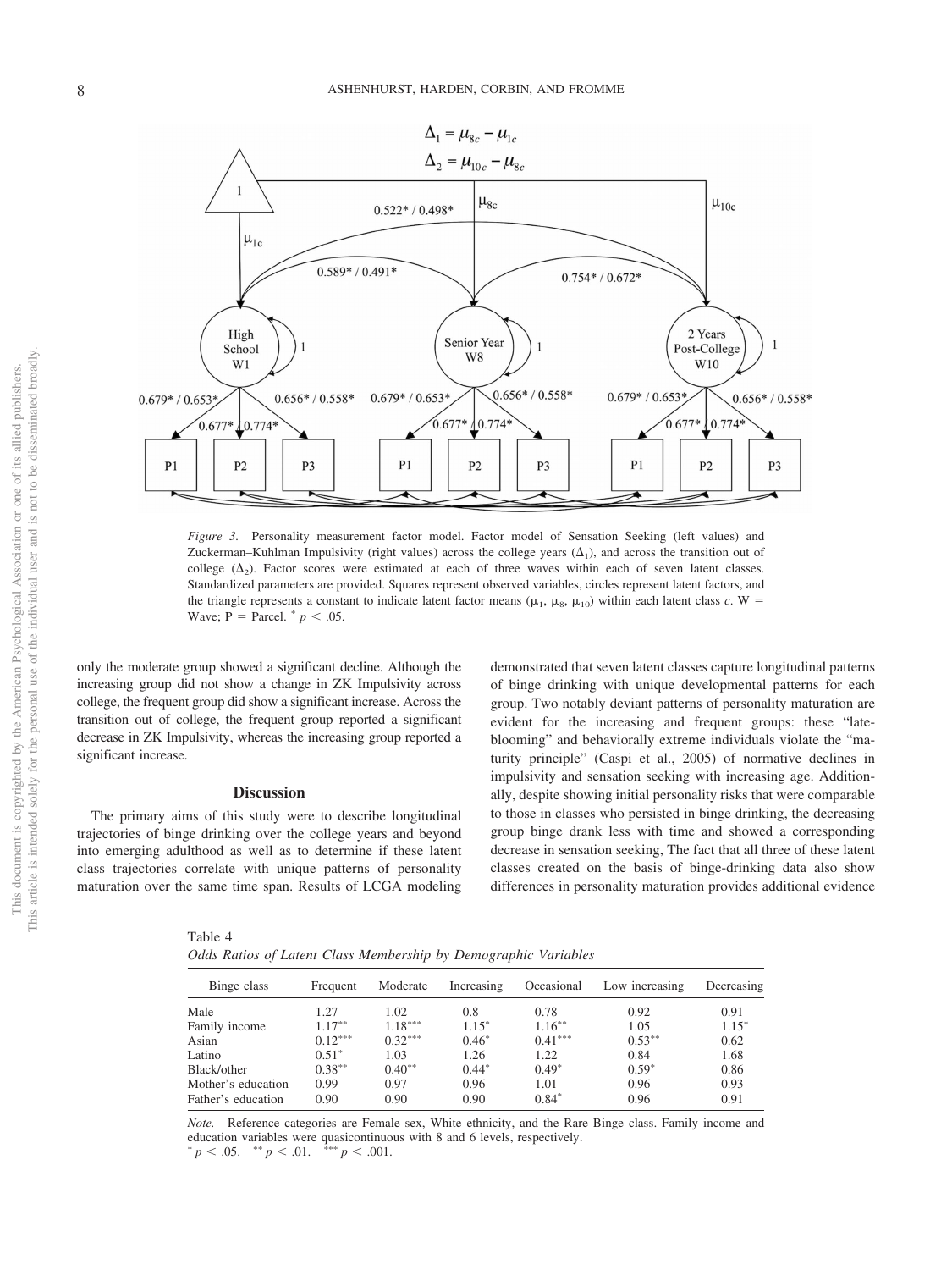

*Figure 4.* Latent difference scores by latent trajectory class. Estimated differences scores capturing change from senior year of high school (HS; Wave 1) to senior year of college (Wave 8) and change across the 2 years after (Wave 10) in terms of Sensation Seeking (Panel A) and Zuckerman–Kuhlman (ZK) Impulsivity (Panel B). Some but not all latent classes had difference score estimates that were significantly different from zero, primarily during the first period under examination.  $p < .05$ .

that personality-related mechanisms may determine who does and does not "mature out" of binge drinking across college.

#### **Patterns of Binge-Drinking Trajectories**

The analyses presented here, using robust and advanced modeling techniques, produced results mostly consistent with previous research on classes of binge drinkers across college or this age group, and highlighted groups of individuals who do not fully "mature out" of binge drinking. All groups— except the decreasing and rare binge groups—increased binge drinking to some degree during the course of college (Figure 2A). The peak of drinking for the frequent and moderate binge groups, both of which ended up binge drinking postcollege at a nearly identical rate as seen earlier in high school, occurred during junior year, corresponding to when most of the cohort reached age 21. Thereafter, and across the transition out of college, binge drinking decreased except in the increasing group, which showed a peak 1 year out of college. Although the frequent and moderate groups persisted in potentially hazardous rates of binge drinking, the steep decline across the transition out of college is consistent with the idea of "maturing out" of elevated binge drinking.

A cluster analysis in the Monitoring the Future project described six classes of binge drinkers that closely resemble those described here (Schulenberg et al., 1996). These six classes, formed on a priori hypotheses and confirmed with cluster analysis were characterized as never (35.8%), rare (16.7%), fling (9.9%), increased (9.5%), decreased (11.7%), and chronic (6.7%). This previous analysis did not use growth modeling as implemented in the present study. Nevertheless, our results are consistent with this previous model in terms of the common patterns of drinking over time.

Modeling of data on heavy drinking from the National Longitudinal Survey of Youth (NLSY) identified nine groups (Muthén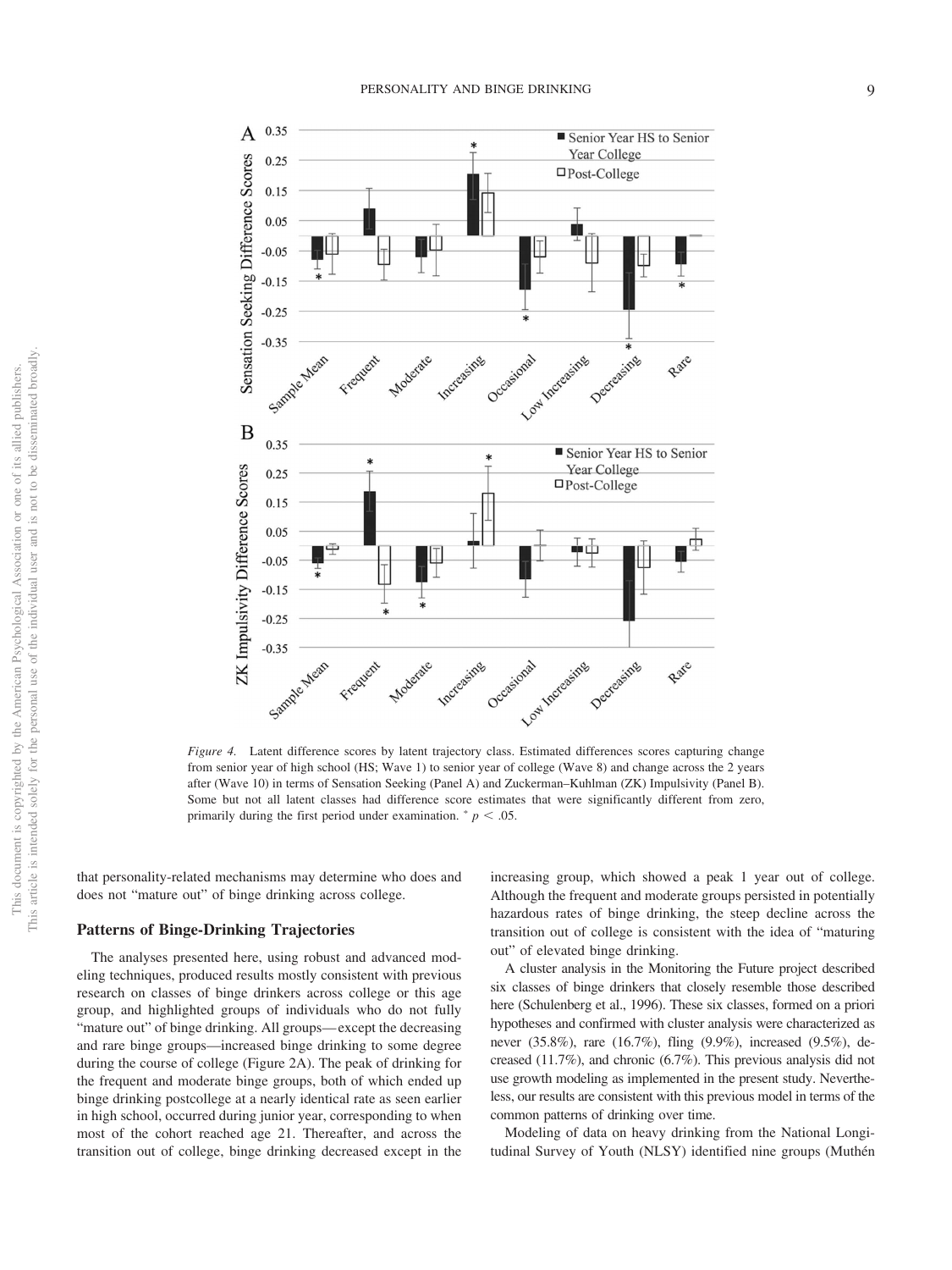| Trajectory class  |            |                          |            | 4       |            |           |            |
|-------------------|------------|--------------------------|------------|---------|------------|-----------|------------|
| 1. Frequent       |            | 0.49                     | $23.28***$ | 3.33    | $32.39***$ | 2.43      | $90.89***$ |
| 2. Moderate       | 1.5        | $\overline{\phantom{0}}$ | $19.03***$ | 1.07    | $27.56***$ | 1.44      | $91.22***$ |
| 3. Increasing     | 0.02       | 0.81                     |            | 4.93    | 0.13       | 2.83      | $9.80**$   |
| 4. Occasional     | 0.77       | 4.33                     | 0.53       |         | $8.16*$    | 0.03      | $28.34***$ |
| 5. Low increasing | 5.40       | $16.79***$               | 3.37       | 2.15    |            | 4.10      | $8.90*$    |
| 6. Decreasing     | 0.90       | 0.04                     | 0.64       | 1.76    | 5.25       |           | $14.43***$ |
| 7. Rare           | $14.51***$ | $36.44***$               | $8.73*$    | $8.14*$ | 2.10       | $9.74***$ |            |
|                   |            |                          |            |         |            |           |            |

Table 5 *Pairwise Comparisons of Wave 1 (W1) Estimated Latent Means*

*Note.* Pairwise Wald statistics  $(df = 1)$  from model tests constraining W1 (high school) latent means of personality factors to be equal. Sensation Seeking is above the diagonal and Zuckerman–Kuhlman Impulsivity is below the diagonal. Significance threshold was adjusted using a study-wise false discovery rate correction. W1 means are presented visually in Figure 2BC.<br>\*  $n \leq 0.05$  \*\*  $n \leq 0.01$  \*\*\*  $n \leq 0.001$ 

 $p < .05.$  \*\*  $p < .01.$  \*\*\*  $p < .001.$ 

& Muthén, 2000), although the authors collapsed several small groups to achieve a more parsimonious model. The final four groups consisted of one that was low and relatively stable (73%), two groups with different levels of early heavy drinking that decreased with time (14%, 5%), and one group that increased with time (7%). These analyses included alcohol dependence diagnoses at age 30, whereby the increasing group was the most likely to meet diagnostic criteria (odds ratio  $= 30$  relative to the low drinking class). This was remarkably greater than the initially heavy drinking classes (odds ratios  $= 3.92, 7.06$ ). Whereas our data did not include assessments of AUDs, the increasing group from our sample is likely similar to this previously reported increasing group, and therefore may also be at high risk for development or persistence of AUDs into the 30s. Importantly, however, NLSY is not a college-only sample. Thus, comparisons between our results and those of Muthén and Muthén (2000) must be done with caution.

Last, our results relating personality traits to binge-drinking trajectories are partially consistent with those of a study that examined the determinants of binge drinking in a large longitudinal Canadian cohort spanning from 12 to 24 years old (Wellman, Contreras, Dugas, O'Loughlin, & O'Loughlin, 2014). Wellman and colleagues (2014) categorized individuals who persisted in binge drinking from an assessment wave at mean age 20 to a wave at mean age 24 as

"sustainers," whereas those who indicated previous binge drinking but none at age 24 were characterized as "stoppers." Traits that predicted sustained binge drinking included high levels of impulsivity and novelty seeking in adolescence, being male, and initiating drinking earlier. Among sustainers, those who binge drank more frequently at age 24 scored significantly higher on a novelty seeking scale, but not on an impulsivity scale.

LCGA attempts to represent the vast diversity of people's drinking experiences over time with a finite and parsimonious set of homogenous groups. Like any categorization scheme, however, determining the "best" number of classes in a LCGA is ultimately arbitrary, and must be informed by theory and previous research. Notably, our seven-class solution is consistent with previous results using different methods in independent samples, and exhibited patterns of change consistently found across analyses of this kind (Sher et al., 2011). The number of classes previously identified ranges from three to nine (Muthén & Muthén, 2000; Schulenberg et al., 1996; Sher et al., 2011), and our models indicated a number on the higher end of this spectrum. This is likely due to the fact that we used the full available range of frequency of binge drinking rather than collapsing data into smaller categorical bins or treating it as a dichotomous variable.

| Table 6                                                                                     |  |
|---------------------------------------------------------------------------------------------|--|
| Pairwise Comparisons of Latent Difference Scores From High School to Senior Year of College |  |
| (Delta 1)                                                                                   |  |

| Trajectory class  |           | $\mathcal{D}_{\mathcal{L}}$ | 3       | 4          |      | 6         |            |
|-------------------|-----------|-----------------------------|---------|------------|------|-----------|------------|
| 1. Frequent       |           | 2.76                        | 1.43    | $6.47*$    | 0.36 | 5.70      | 5.64       |
| 2. Moderate       | $11.43*$  | $\overline{\phantom{0}}$    | $8.08*$ | 0.79       | 1.89 | 1.71      | 0.11       |
| 3. Increasing     | 2.07      | 1.62                        |         | $12.84***$ | 3.37 | $9.85***$ | $13.62***$ |
| 4. Occasional     | $10.69**$ | 0.01                        | 1.21    |            | 4.67 | 0.16      | 0.78       |
| 5. Low increasing | $6.15*$   | 2.09                        | 0.12    | 1.42       |      | 4.23      | 3.75       |
| 6. Decreasing     | $8.16*$   | 0.84                        | 2.74    | 0.76       | 2.36 |           | 1.29       |
| 7. Rare           | $9.57***$ | 1.18                        | 0.51    | 0.69       | 0.30 | 2.00      |            |

*Note*. Pairwise Wald statistics  $(df = 1)$  from model tests constraining the differences between Wave 8 (senior year of college) and Wave 1 (high school) latent means of personality factors to be equal across latent classes. Sensation Seeking is above the diagonal and Zuckerman–Kuhlman Impulsivity is below the diagonal. Significance threshold was adjusted using a study-wise false discovery rate correction. Estimated difference scores are presented visually in Figure 4.

 $\frac{1}{p}$   $p$  < .05.  $\frac{1}{p}$   $\leq$  .01.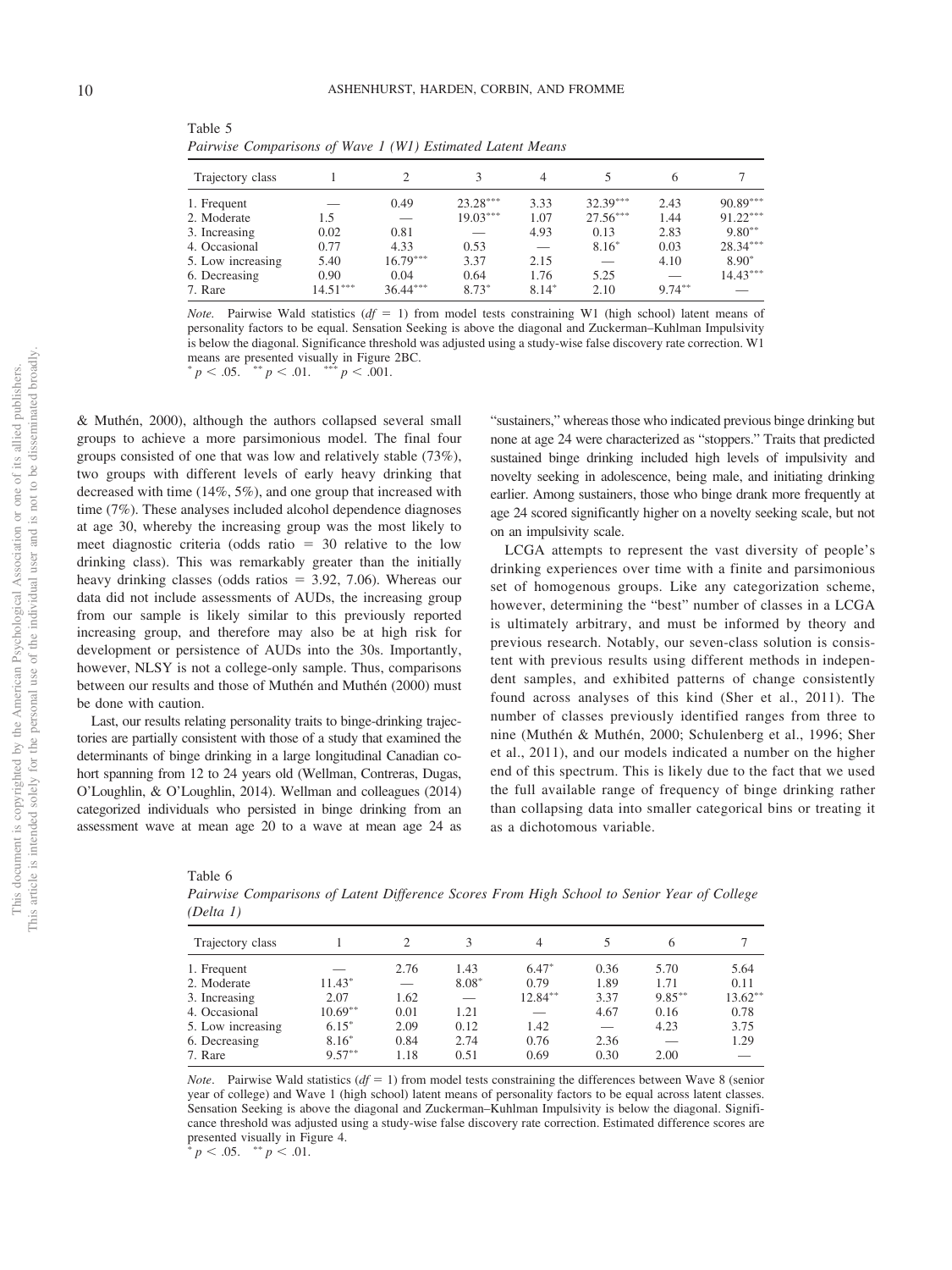## **Predictors of Class Membership**

Although gender was not equally distributed across latent classes and the general pattern was that men were more likely to be in higher drinking classes (see Table 4), these odds ratios were not significant with reference to the rare class. Consistent with prior research indicating that greater family financial resources are a risk factor for substance use including alcohol (Hanson & Chen, 2007), being from a family with greater income increased the risk of being in heavier drinking classes compared with the rare class. Also notable, being White versus Asian or Black/multiethnic increased the odds of being in a heavier drinking class relative to the rare class. This result is consistent with models of NLSY data (Muthén & Muthén, 2000), Monitoring the Future data (Schulenberg et al., 1996), and other independent college samples examining alcohol consumption and ethnicity (Cacciola & Nevid, 2014; O'Malley & Johnston, 2002).

# **Patterns of Personality Change and Unique At-Risk Groups**

Our results are generally consistent with both the corresponsive and maturity principles of personality development (Caspi et al., 2005). The corresponsive principle holds that personality characteristics most related to experiencing an outcome are also the most likely to change as a consequence of the experience (Caspi et al., 2005). Here, we see that change in impulsivity (most closely resembling lack of premeditation) and sensation seeking corresponds with frequency of binge drinking in distinct groups of binge drinkers. Across college, the frequent binge group accelerates in binge drinking through the spring of junior year followed by a decrease across the transition out of college, and ZK Impulsivity increases but then decreases over these same time periods. Similarly, the decreasing and increasing groups show corresponding decreases and increases, respectively, in sensation seeking over college. Nevertheless, mean-level estimates across the sample of both personality constructs decrease over college, consistent with the "maturity principle" (Caspi et al., 2005), but there was no overall significant change across the transition out of college (Figure 2BC, Figure 4). It is important to note that the first period of change was examined across 4 years versus only 2 years for the latter, presenting a more limited window for change to occur.

Our analyses indicate that the increasing and frequent classes are unique risk groups for heavy drinking in relation to personality development, although we are unable to determine the cause of these changes. Of the several significant pairwise comparisons in regard to changes in Sensation Seeking over college (see Table 6) all involved comparisons with the increasing class, identifying these individuals as a unique at-risk group. The pattern was quite different for the frequent group, who exhibited the heaviest levels of binge drinking overall. Across college, the frequent class increased in terms of impulsivity, whereas they showed a significant decrease in the period after college (Figure 4B). Sensation Seeking, on the other hand, did not significantly change for this group. Thus, these personality traits exhibited different patterns of change between these two groups, potentially indicating specific mechanisms contributing to the different patterns of binge drinking over time.

#### **Implications for Modifying Intervention Approaches**

Most college prevention/intervention programs are delivered in the first year of college, and the majority emphasize alcohol risk-reduction or protective behavioral strategies (Mun et al., 2015). Our results, however, suggest that different risk factors, and therefore different prevention approaches, may be warranted for those entering college and for those leaving college. Whereas change in sensation seeking across college was statistically equivalent between all other classes, the increasing class stood out as changing the most. After college, this group showed an increase in impulsivity that was significantly greater than zero (Figure 4B). Thus, overall, it appears that sensation seeking is most related to binge drinking during college, but the transition out is more associated with impulsivity (most closely resembling lack of premeditation).

Recently developed prevention programs have begun to focus on specific risk factors, including personality (Conrod, Castellanos, & Mackie, 2008; Conrod, Stewart, Comeau, & Maclean, 2006; Lammers et al., 2015) and low level of response to alcohol (Schuckit et al., 2015). Our results indicate that college students may benefit from personality trait-related programs originally developed for adolescents (e.g., PreVenture; Conrod et al., 2008) as an adjunct to existing programs. Furthermore, the timing of personality change within our results (see Figure 4) indicates that incoming students would benefit from programs with an emphasis on sensation seeking and impulsivity, whereas a "booster" program delivered later in college could focus specifically on impulsivity. The trait-based PreVenture program has shown promising results in terms of slowing the growth of binge drinking among adolescents (Conrod et al., 2006, 2008), and similarly focused interventions may also be effective for slowing the growth of binge drinking in college, particularly among individuals who show a pattern of use like the increasing class.

#### **Limitations**

Our results must be interpreted with respect to the relative strengths and weaknesses of our data and analyses. First, our large college sample yielded data with relatively fine resolution in terms of drinking data (three month windows up to twice yearly). Personality measures, on the other hand, were given less frequently, which limits our ability to model co-occurring change. Next, although about 37% of the sample was lost to attrition by the final assessment wave, our models used robust methods for missing data. Additionally, we used negative binomial distributions with continuous count data to maximize available information. Last, latent factor models were used to increase the reliability of estimates of change in personality, compared with using observed difference scores.

There remain several notable limitations of the current analysis. First, we cannot determine causal relations between alcohol use and personality development due to the survey methodology. Next, with respect to the sample under examination, a sizable majority was white and it was comprised entirely of college students, which limits generalization to the population as a whole. Furthermore, our analyses did not include genetic risk for AUDs, or additional facets of personality that likely relate to binge drinking including negative emotionality, and we could not account for additional contextual information, such as changes in responsibilities that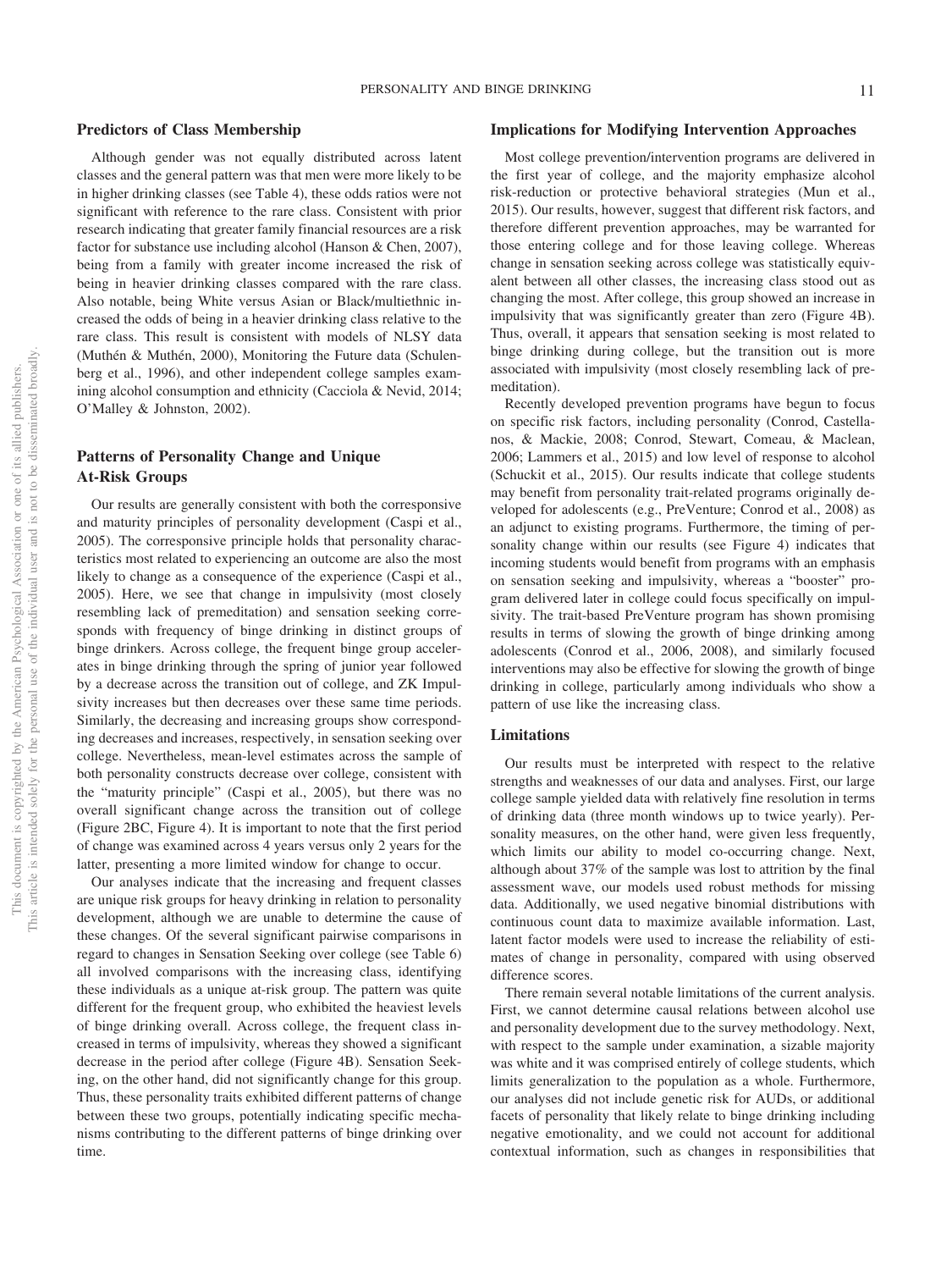might prompt adjustments in drinking behaviors or personality maturation. Whereas the primary focus of this analysis was on binge drinking, there are other drinking metrics one could potentially examine such as drinking quantity (weekly sum, drinks per drinking day) and frequency (drinking days per week). Bivariate within-wave correlations between these measures and binge drinking were high (Pearson's  $r$  range  $= 0.52{\text -}0.82$ ), indicating that results using these metrics as dependent variables would likely be similar. Last, because of computational burden, we were unable to explore growth mixture models where variation of intercepts and slopes within latent classes are freely estimated instead of being constrained to zero.

#### **Conclusions**

Our analyses demonstrate that distinct trajectories of binge drinking correlate with distinct patterns of personality maturation across college and the transition out into adulthood. Our results support the idea that facets of personality most closely associated with problematic alcohol use, namely impulsivity and sensation seeking, change in correspondence with binge drinking over time. Furthermore, our results identify a group of individuals, an increasing group, who deviate from normative patterns of personality maturation, putting them at risk for continued hazardous use of alcohol. Investigation into the causes of this persistent increase in sensation seeking beyond the college years may yield development of fruitful interventions for the prevention of adult alcohol use disorders in a group that in high school would otherwise appear to be at low risk. Furthermore, existing personality-based interventions developed for use in adolescence, like PreVenture (Conrod et al., 2008), may also benefit college students.

#### **References**

- Akaike, H. (1987). Factor analysis and AIC. *Psychometrika, 52,* 317–332. http://dx.doi.org/10.1007/BF02294359
- Alterman, A. I., Hall, J. G., Purtill, J. J., Searles, J. S., Holahan, J. M., & McLellan, A. T. (1990). Heavy drinking and its correlates in young men. *Addictive Behaviors, 15,* 95–103. http://dx.doi.org/10.1016/0306- 4603(90)90012-M
- American Psychiatric Association. (1994). *Diagnostic and statistical manual of mental disorders*. Washington, DC: Author.
- Asparouhov, T., & Muthén, B. (2013). Auxiliary variables in mixture modeling: 3-step approaches using Mplus. *Mplus Web Notes, 15,* 1–24.
- Atkins, D. C., Baldwin, S. A., Zheng, C., Gallop, R. J., & Neighbors, C. (2013). A tutorial on count regression and zero-altered count models for longitudinal substance use data. *Psychology of Addictive Behaviors, 27,* 166 –177. http://dx.doi.org/10.1037/a0029508
- Bachman, J. G., O'Malley, P. M., Schulenberg, J. E., Johnston, L. D., Bryant, A. L., & Merline, A. C. (2002). *The decline of substance use in young adulthood: Changes in social activities, roles, and beliefs*. Mahwah, NJ: Erlbaum.
- Bachman, J. G., Wadsworth, K. N., O'Malley, P. M., Johnston, L. D., & Schulenberg, J. E. (1997). *Smoking, drinking, and drug use in young adulthood: The impacts of new freedoms and new responsibilities*. Mahwah, NJ: Erlbaum.
- Benjamini, Y., & Hochberg, Y. (1995). Controlling the false discovery rate: A practical and powerful approach to multiple testing. *Journal of the Royal Statistical Society, Series B: Methodological, 57,* 289 –300.
- Bennett, M. E., McCrady, B. S., Johnson, V., & Pandina, R. J. (1999). Problem drinking from young adulthood to adulthood: Patterns, predic-

tors and outcomes. *Journal of Studies on Alcohol and Drugs, 60,* 605– 614. http://dx.doi.org/10.15288/jsa.1999.60.605

- Boyd, S. J., Corbin, W. R., & Fromme, K. (2014). Parental and peer influences on alcohol use during the transition out of college. *Psychology of Addictive Behaviors, 28,* 960 –968. http://dx.doi.org/10.1037/ a0037782
- Cacciola, E. E., & Nevid, J. S. (2014). Alcohol consumption in relation to residence status and ethnicity in college students. *Psychology of Addictive Behaviors, 28,* 1278 –1283. http://dx.doi.org/10.1037/a0038362
- Caspi, A., Roberts, B. W., & Shiner, R. L. (2005). Personality development: Stability and change. *Annual Review of Psychology, 56,* 453– 484. http://dx.doi.org/10.1146/annurev.psych.55.090902.141913
- Celeux, G., & Soromenho, G. (1996). An entropy criterion for assessing the number of clusters in a mixture model. *Journal of Classification, 13,* 195–212. http://dx.doi.org/10.1007/BF01246098
- Cherpitel, C. J. (1993). Alcohol, injury, and risk-taking behavior: Data from a national sample. *Alcoholism: Clinical and Experimental Research, 17,* 762–766. http://dx.doi.org/10.1111/j.1530-0277.1993 .tb00837.x
- Conrod, P. J., Castellanos, N., & Mackie, C. (2008). Personality-targeted interventions delay the growth of adolescent drinking and binge drinking. *Journal of Child Psychology, 49,* 181–190.
- Conrod, P. J., Stewart, S. H., Comeau, N., & Maclean, A. M. (2006). Efficacy of cognitive-behavioral interventions targeting personality risk factors for youth alcohol misuse. *Journal of Clinical Child and Adolescent Psychology, 35,* 550 –563. http://dx.doi.org/10.1207/s15374424jccp3504\_6
- Cronbach, L. J., & Furby, L. (1970). How we should measure" change": Or should we? *Psychological Bulletin, 74,* 68 – 80. http://dx.doi.org/ 10.1037/h0029382
- Dawson, D. A., Grant, B. F., Stinson, F. S., & Chou, P. S. (2004). Another look at heavy episodic drinking and alcohol use disorders among college and noncollege youth. *Journal of Studies on Alcohol and Drugs, 65,* 477– 488. http://dx.doi.org/10.15288/jsa.2004.65.477
- Dick, D. M., Smith, G., Olausson, P., Mitchell, S. H., Leeman, R. F., O'Malley, S. S., & Sher, K. (2010). Understanding the construct of impulsivity and its relationship to alcohol use disorders. *Addiction Biology, 15,* 217–226. http://dx.doi.org/10.1111/j.1369-1600.2009 .00190.x
- Donohew, R. L., Hoyle, R. H., Clayton, R. R., Skinner, W. F., Colon, S. E., & Rice, R. E. (1999). Sensation seeking and drug use by adolescents and their friends: Models for marijuana and alcohol. *Journal of Studies on Alcohol and Drugs, 60,* 622– 631. http://dx.doi.org/10.15288/jsa.1999.60 .622
- Donovan, J. E., Jessor, R., & Jessor, L. (1983). Problem drinking in adolescence and young adulthood: A follow-up study. *Journal of Studies on Alcohol and Drugs, 44,* 109 –137. http://dx.doi.org/10.15288/jsa.1983 .44.109
- Duckworth, A. L., & Kern, M. L. (2011). A meta-analysis of the convergent validity of self-control measures. *Journal of Research in Personality, 45,* 259 –268. http://dx.doi.org/10.1016/j.jrp.2011.02.004
- Esser, M. B., Hedden, S. L., Kanny, D., Brewer, R. D., Gfroerer, J. C., & Naimi, T. S. (2014). Prevalence of alcohol dependence among U.S. adult drinkers, 2009 –2011. *Preventing Chronic Disease, 11,* 140329. http:// dx.doi.org/10.5888/pcd11.140329
- Fillmore, K. M. (1988). *Alcohol use across the life course: A critical review of 70 years of international longitudinal research*. Toronto, Ontario, Canada: Alcoholism and Drug Addiction Research Foundation.
- Hagtvet, K. A., & Nasser, F. M. (2004). How well do item parcels represent conceptually defined latent constructs? A two-facet approach. *Structural Equation Modeling, 11,* 168 –193. http://dx.doi.org/10.1207/ s15328007sem1102\_2
- Hanson, M. D., & Chen, E. (2007). Socioeconomic status and substance use behaviors in adolescents: The role of family resources versus family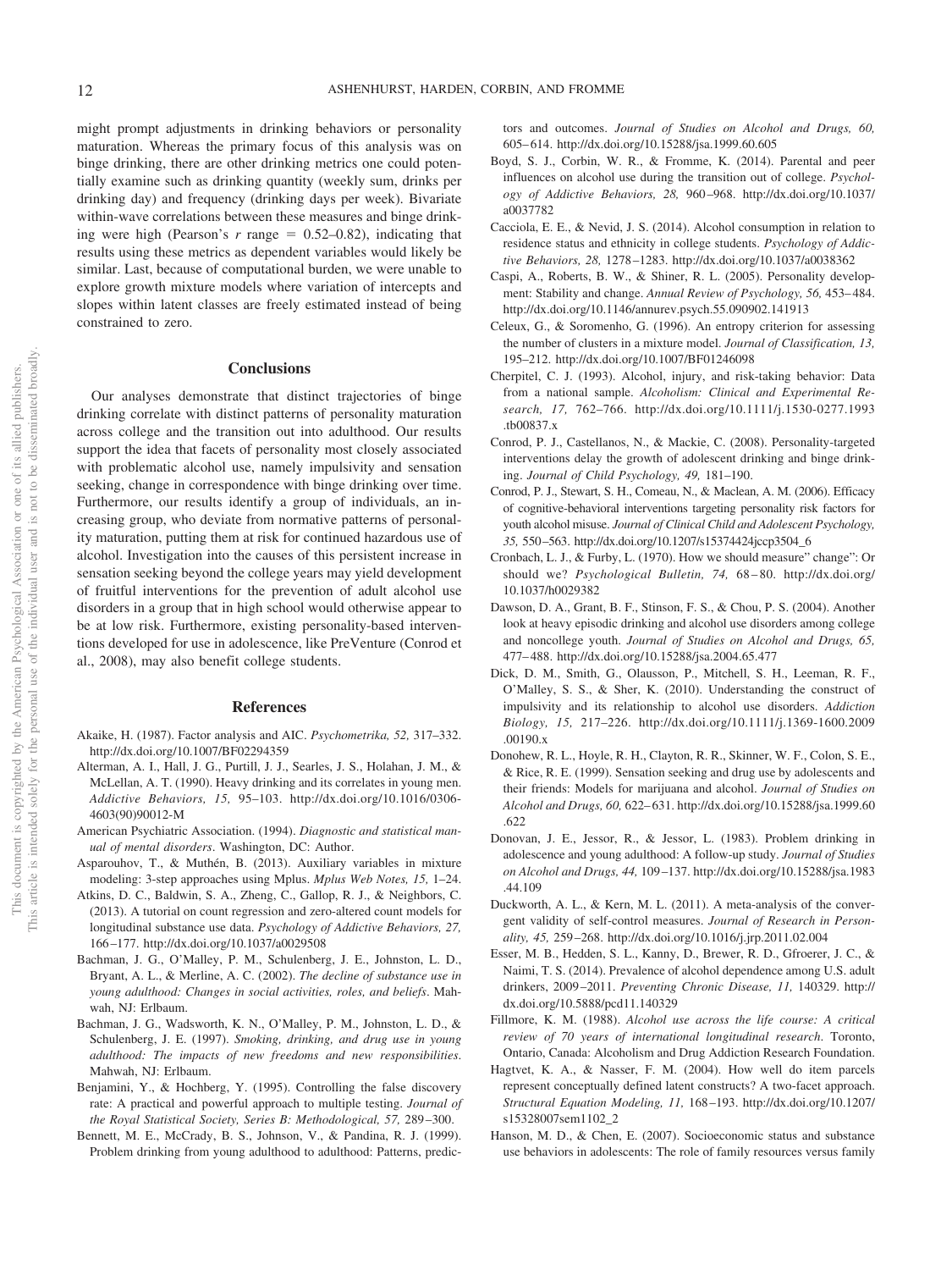social status. *Journal of Health Psychology, 12,* 32–35. http://dx.doi.org/ 10.1177/1359105306069073

- Hasin, D. S., Stinson, F. S., Ogburn, E., & Grant, B. F. (2007). Prevalence, correlates, disability, and comorbidity of *DSM–IV* alcohol abuse and dependence in the United States: Results from the National Epidemiologic Survey on Alcohol and Related Conditions. *Archives of General Psychiatry, 64,* 830 – 842. http://dx.doi.org/10.1001/archpsyc.64.7.830
- Hittner, J. B., & Swickert, R. (2006). Sensation seeking and alcohol use: A meta-analytic review. *Addictive Behaviors, 31,* 1383–1401. http://dx.doi .org/10.1016/j.addbeh.2005.11.004
- Hu, L., & Bentler, P. M. (1999). Cutoff criteria for fit indexes in covariance structure analysis: Conventional criteria versus new alternatives. *Structural Equation Modeling, 6,* 1–55. http://dx.doi.org/10.1080/ 10705519909540118
- Irimia, C., Wiskerke, J., Natividad, L. A., Polis, I. Y., de Vries, T. J., Pattij, T., & Parsons, L. H. (2015). Increased impulsivity in rats as a result of repeated cycles of alcohol intoxication and abstinence. *Addiction Biology, 20,* 263–274. http://dx.doi.org/10.1080/10705519909540118
- Jackson, K. M., Sher, K. J., Gotham, H. J., & Wood, P. K. (2001). Transitioning into and out of large-effect drinking in young adulthood. *Journal of Abnormal Psychology, 110,* 378 –391. http://dx.doi.org/ 10.1037/0021-843X.110.3.378
- Jentsch, J. D., Ashenhurst, J. R., Cervantes, M. C., Groman, S. M., James, A. S., & Pennington, Z. T. (2014). Dissecting impulsivity and its relationships to drug addictions. *Annals of the New York Academy of Sciences, 1327,* 1–26.
- Jentsch, J. D., & Taylor, J. R. (1999). Impulsivity resulting from frontostriatal dysfunction in drug abuse: Implications for the control of behavior by reward-related stimuli. *Psychopharmacology, 146,* 373–390. http:// dx.doi.org/10.1007/PL00005483
- Jochman, K., & Fromme, K. (2010). Maturing out of substance use: The other side of etiology. In L. Scheier (Ed.), *Handbook of drug use etiology: Theory, methods, and empirical findings* (pp. 565–578). Washington, DC: American Psychological Association.
- Johnston, L. D., O'Malley, P. M., Bachman, J. G., Schulenberg, J. E., & Miech, R. A. (2014). *Monitoring the future national survey results on drug use,* 1975–2013 (Vol. 2). Ann Arbor, MI: Institute for Social Research.
- Knight, J. R., Wechsler, H., Kuo, M., Seibring, M., Weitzman, E. R., & Schuckit, M. A. (2002). Alcohol abuse and dependence among U.S. college students. *Journal of Studies on Alcohol and Drugs, 63,* 263–270. http://dx.doi.org/10.15288/jsa.2002.63.263
- Kollins, S. H. (2003). Delay discounting is associated with substance use in college students. *Addictive Behaviors, 28,* 1167–1173. http://dx.doi .org/10.1016/S0306-4603(02)00220-4
- Lammers, J., Goossens, F., Conrod, P., Engels, R., Wiers, R. W., & Kleinjan, M. (2015). Effectiveness of a selective intervention program targeting personality risk factors for alcohol misuse among young adolescents: Results of a cluster randomized controlled trial. *Addiction, 110,* 1101–1109. http://dx.doi.org/10.1111/add.12952
- Little, T. D., Cunningham, W. A., Shahar, G., & Widaman, K. F. (2002). To parcel or not to parcel: Exploring the question, weighing the merits. *Structural Equation Modeling, 9,* 151–173. http://dx.doi.org/10.1207/ S15328007SEM0902\_1
- Littlefield, A. K., Sher, K. J., & Wood, P. K. (2009). Is "maturing out" of problematic alcohol involvement related to personality change? *Journal of Abnormal Psychology, 118,* 360 –374. http://dx.doi.org/10.1037/ a0015125
- Lo, Y., Mendell, N. R., & Rubin, D. B. (2001). Testing the number of components in a normal mixture. *Biometrika, 88,* 767–778. http://dx.doi .org/10.1093/biomet/88.3.767
- McArdle, J. J., & Nesselroade, J. R. (2003). Growth curve analysis in contemporary psychological research. *Handbook of Psychology, 3,* 447– 480.
- McCrae, R. R., & Costa, P. T., Jr. (1994). The stability of personality: Observations and evaluations. *Current Directions in Psychological Science, 3,* 173–175. http://dx.doi.org/10.1111/1467-8721.ep10770693
- McCrae, R. R., Costa, P. T., Jr., de Lima, M. P., Simões, A., Ostendorf, F., Angleitner, A., ... Piedmont, R. L. (1999). Age differences in personality across the adult life span: Parallels in five cultures. *Developmental Psychology, 35,* 466 – 477. http://dx.doi.org/10.1037/0012-1649.35.2 .466
- Mun, E. Y., de la Torre, J., Atkins, D. C., White, H. R., Ray, A. E., Kim, S. Y., . . . The Project INTEGRATE Team. (2015). Project INTEGRATE: An integrative study of brief alcohol interventions for college students. *Psychology of Addictive Behaviors, 29,* 34 – 48. http:// dx.doi.org/10.1037/adb0000047
- Muthén, B. O., & Muthén, L. K. (2000). The development of heavy drinking and alcohol-related problems from ages 18 to 37 in a U.S. national sample. *Journal of Studies on Alcohol and Drugs, 61,* 290 –300. http://dx.doi.org/10.15288/jsa.2000.61.290
- Nagin, D. (2005). *Group-based modeling of development*. Cambridge, MA: Harvard University Press. http://dx.doi.org/10.4159/9780674041318
- National Institutes of Alcohol Abuse and Alcoholism. (2004). *National Institute of Alcohol Abuse and Alcoholism Council approves definition of binge drinking*. Retrieved December, 2014, from http://pubs.niaaa .nih.gov/publications/Newsletter/winter2004/Newsletter\_Number3.pdf
- O'Malley, P. M., & Johnston, L. D. (2002). Epidemiology of alcohol and other drug use among American college students. *Journal of Studies on Alcohol and Drugs, 14,* 23–39. http://dx.doi.org/10.15288/jsas.2002 .s14.23
- Quinn, P. D., & Harden, K. P. (2013). Differential changes in impulsivity and sensation seeking and the escalation of substance use from adolescence to early adulthood. *Development and Psychopathology, 25,* 223– 239. http://dx.doi.org/10.1017/S0954579412000284
- Quinn, P. D., Stappenbeck, C. A., & Fromme, K. (2011). Collegiate heavy drinking prospectively predicts change in sensation seeking and impulsivity. *Journal of Abnormal Psychology, 120,* 543–556. http://dx.doi .org/10.1037/a0023159
- Roberts, B. W., Walton, K. E., & Viechtbauer, W. (2006). Patterns of mean-level change in personality traits across the life course: A metaanalysis of longitudinal studies. *Psychological Bulletin, 132,* 1–25. http://dx.doi.org/10.1037/0033-2909.132.1.1
- Schafer, J. L., & Graham, J. W. (2002). Missing data: Our view of the state of the art. *Psychological Methods, 7,* 147–177.
- Schuckit, M. A., Smith, T. L., Kalmijn, J., Skidmore, J., Clausen, P., Shafir, A.,... Fromme, K. (2015). The impact of focusing a program to prevent heavier drinking on a pre-existing phenotype, the low level of response to alcohol. *Alcoholism: Clinical and Experimental Research, 39,* 308 –316. http://dx.doi.org/10.1111/acer.12620
- Schulenberg, J., O'Malley, P. M., Bachman, J. G., Wadsworth, K. N., & Johnston, L. D. (1996). Getting drunk and growing up: Trajectories of frequent binge drinking during the transition to young adulthood. *Journal of Studies on Alcohol and Drugs, 57,* 289 –304. http://dx.doi.org/ 10.15288/jsa.1996.57.289
- Schwarz, G. (1978). Estimating the dimension of a model. *Annals of Statistics, 6,* 461– 464. http://dx.doi.org/10.1214/aos/1176344136
- Sclove, S. L. (1987). Application of model-selection criteria to some problems in multivariate analysis. *Psychometrika, 52,* 333–343. http:// dx.doi.org/10.1007/BF02294360
- Sher, K. J., Bartholow, B. D., & Wood, M. D. (2000). Personality and substance use disorders: A prospective study. *Journal of Consulting and Clinical Psychology, 68,* 818 – 829. http://dx.doi.org/10.1037/0022- 006X.68.5.818
- Sher, K. J., Jackson, K. M., & Steinley, D. (2011). Alcohol use trajectories and the ubiquitous cat's cradle: Cause for concern? *Journal of Abnormal Psychology, 120,* 322–335. http://dx.doi.org/10.1037/a0021813